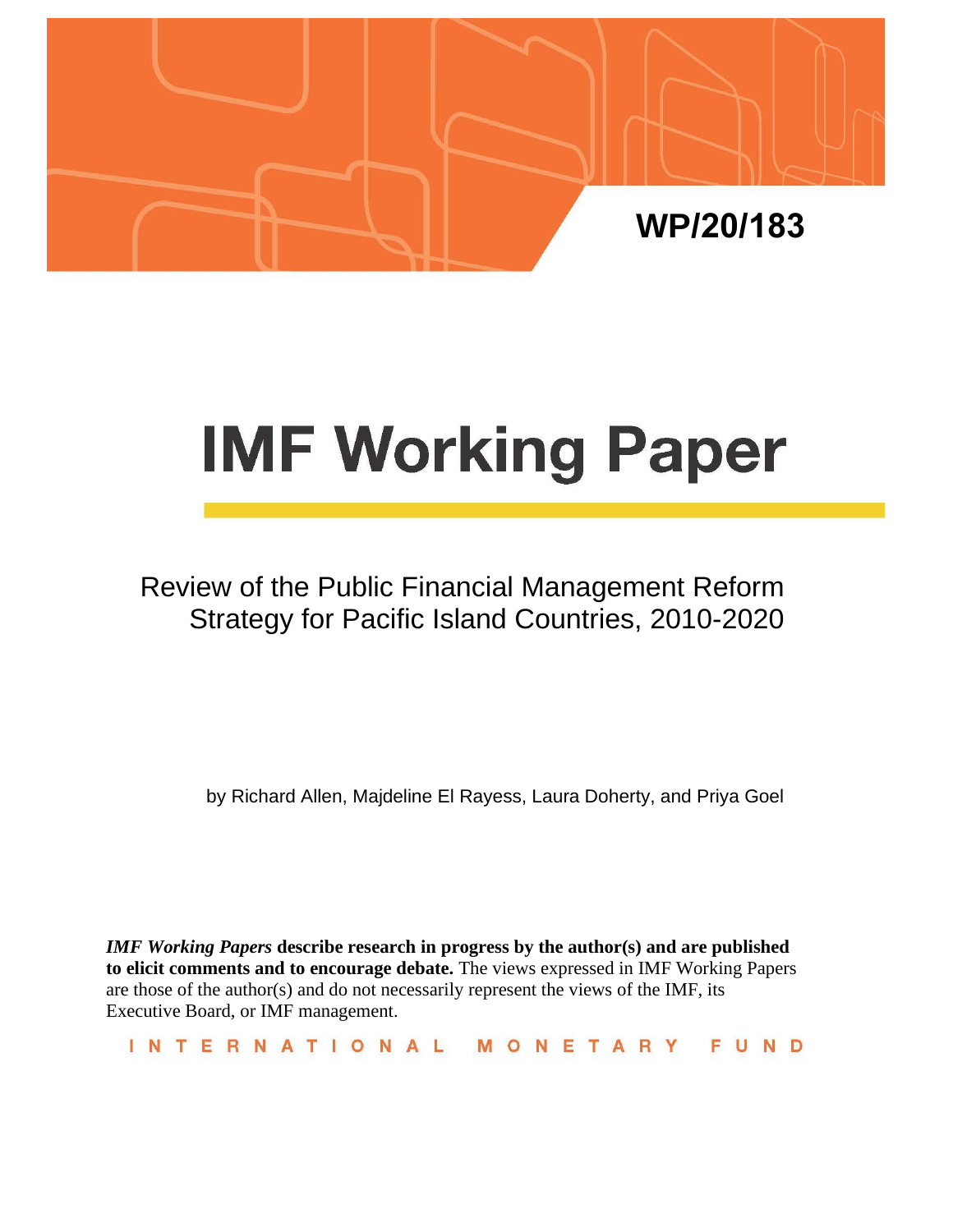**IMF Working Paper** 

#### Fiscal Affairs Department

#### **Review of the Public Financial Management Reform Strategy for Pacific Island Countries (2010-2020)**

#### **Prepared by Richard Allen, Majdeline El Rayess, Laura Doherty, and Priya Goel**

#### Authorized for distribution by Manal Fouad

#### September 2020

**Disclaimer:** This document was prepared before COVID-19 became a global pandemic and [resulted in unprecedented economic strains. It, therefore, does not reflect the implications of these](https://www.imf.org/en/Topics/imf-and-covid19)  developments and related policy priorities. We direct you to the **IMF Covid-19 page** that includes staff recommendations with regard to the COVID-19 global outbreak.

*IMF Working Papers* **describe research in progress by the author(s) and are published to elicit comments and to encourage debate.** The views expressed in IMF Working Papers are those of the author(s) and do not necessarily represent the views of the IMF, its Executive Board, or IMF management.

#### **Abstract**

<span id="page-1-0"></span>This paper reviews the Public Financial Management (PFM) reform stategy for 16 Pacific Island Countries (PICs) during the period 2010-2020. The strategy was endorsed by the finance and economic ministers of the region (FEMM) in 2010. The paper analyzes more than 30 PEFA assessments carried out across the region. The region shares the generally slow pace of PFM reform that is also a feature of most developing countries. Some PICs have improved their PFM performance significantly, while others have done less well. PFM reforms have suffered from the small size and low capacity of many PICs, poorly designed PFM roadmaps, variable political suppport for reform, and vulnerability to natural disasters. The paper recommends that in the next five years, there should be a more granular and targeted approch to PEFAs. PICs should focus on basic PFM reforms and (where capacities allow) more transparent public finances, as well as better management of climate change considerations, public infrastructure, gender inequalities, and state-owned enterprises. Perseverance by countries in implementing reforms and leadership by finance ministries are critical. PFTAC's advice is highly regarded across the region, and it could consider alternative modalities of CD delivery and stronger coordination with other development partners.

JEL Classification Numbers: E61, E65, H50, H61

Keywords: Pacific Islands Countries, public finance management (PFM) reform, PFTAC, PEFA

Author's E-Mail Address: [rallen@imf.org,](mailto:rallen@imf.org) [melrayess@imf.org,](mailto:melrayess@imf.org) [ldoherty@imf.org,](mailto:ldoherty@imf.org) and [priyasgoel.pg@gmail.com](mailto:priyasgoel.pg@gmail.com)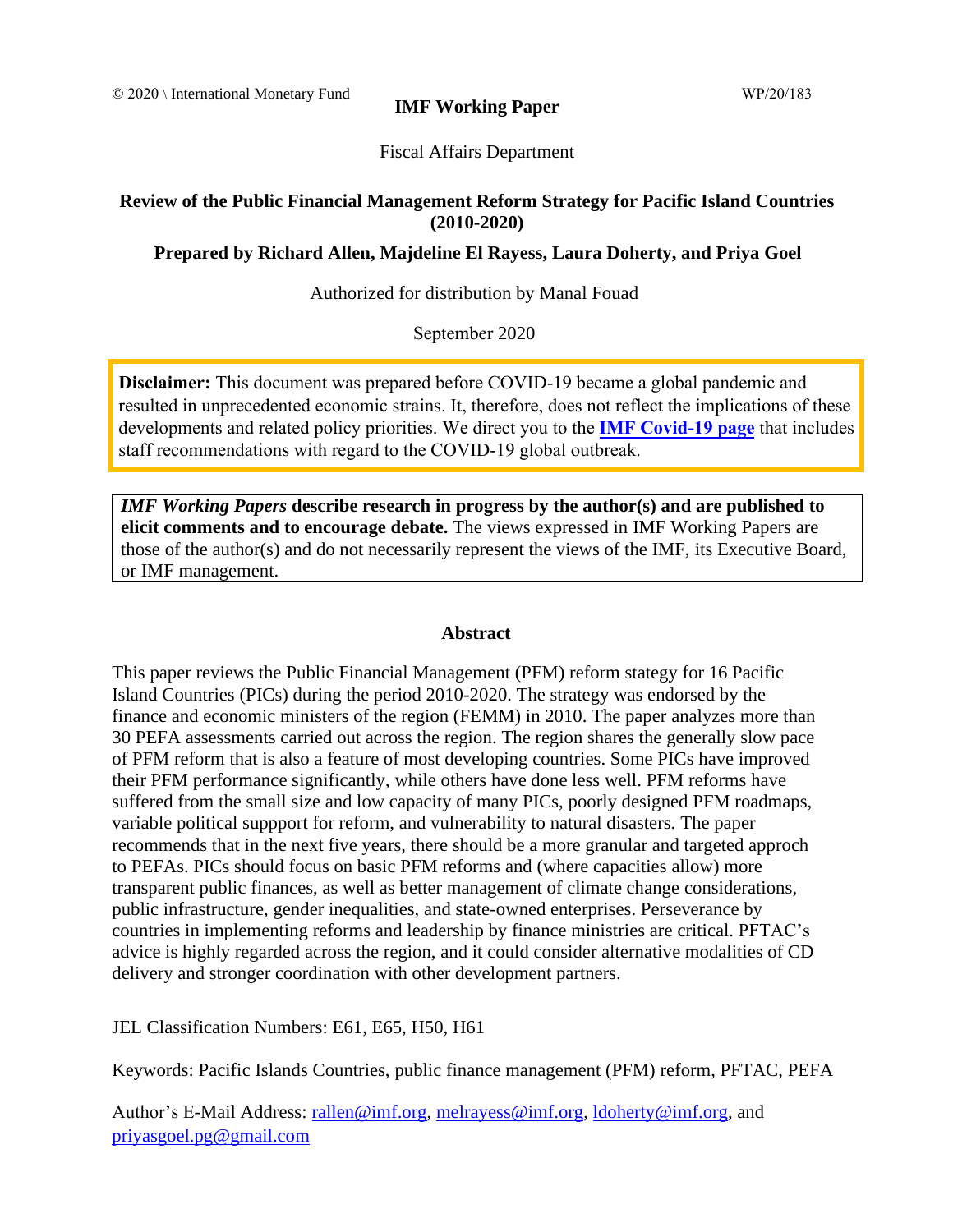## **CONTENTS**

## **BOXES**

| Box 1. Overview of the Pacific Islands                       | 6  |
|--------------------------------------------------------------|----|
| Box 2. PFM Roadmaps and Joint Policy Action Matrices (JPAMs) |    |
| Box 3. PFM Reforms in the PFTAC Region in the Early 1990s    | 20 |
| Box 4. Survey of PICs - Summary of Results                   | 24 |

## **FIGURES**

| Figure 1. Examples Country Roadmaps and the Budget Cycle                        | -8 |
|---------------------------------------------------------------------------------|----|
| Figure 2. Scoring Methodology of Converting Alphabetical Scoring into Numerical | 15 |
| Figure 3. Comparison of PEFA Scores for PFTAC Region, 2009-2019                 | 15 |
| Figure 4. PEFA Performance over Time for Fiji, PNG, Samoa and Timor-Leste       | 18 |
| Figure 5. Focus of PFTAC's CD Activities in the Three Phases of Funding         | 20 |
| Figure 6. Delivered CD Activities by Fiscal Topic for the Three Funding Phases  | 23 |
|                                                                                 |    |

## **TABLES**

| Table 1. Periodicity of Road maps for the period 2011-2021                          |     |
|-------------------------------------------------------------------------------------|-----|
| Table 2. Comparison of Use of Roadmaps between Kiribati, PNG, and Samoa             | 11  |
| Table 3. Breakdown of the PEFA Assessments According to the Relevant Methodology 12 |     |
| Table 4. Comparison of PEFA Scores under the 2011 and 2016 Frameworks (percent) 13  |     |
| Table 5. Comparison of PEFA scores between PICs, LIDCs and EMEs for the period      | -14 |
| Table 6. Evolution of PFTAC's CD Activities during FY09-19                          | 21  |

## **ANNEXES**

| Annex 1. Detailed List of PEFA Assessments                                    | 29 |
|-------------------------------------------------------------------------------|----|
| Annex 2. Summary of Revisions to the PEFA Framework, 2005 to 2016             | 31 |
| Annex 3. Survey for Member Countries on PFTAC PFM CD Activities               | 32 |
| Annex 4. CD Support for Selected PICs by all Development Partners, FY 2018-20 | 34 |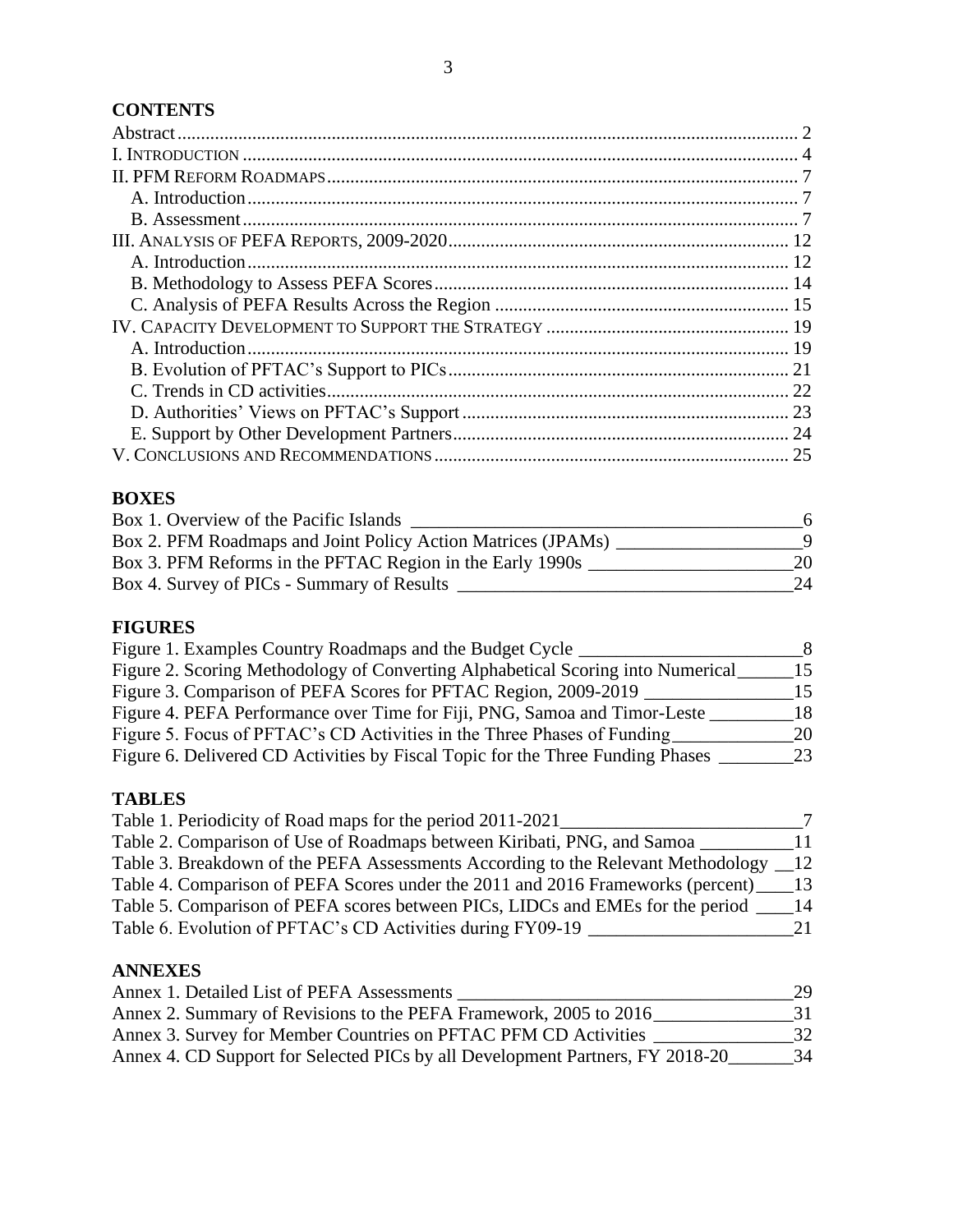#### **I. INTRODUCTION<sup>1</sup>**

<span id="page-3-0"></span>**The Pacific Financial Technical Assistance Center (PFTAC) was established in 1993 to provide support to 16 Pacific Island Countries (PICs)<sup>2</sup> on public financial management (PFM) among other topics.** The PFM reform strategy for the region was set out in the *Public Financial Management Roadmap for Forum Island Countries<sup>3</sup>* which was published in 2010 and endorsed at the meeting of the Forum Economic Ministers Meeting (FEMM) in the same year. This *Roadmap* focused on three broad objectives: (i) PICs should undertake Public Expenditure and Financial Accountability (PEFA) assessments every three years; (ii) practical, shared action plans should be derived from these PEFA assessments and used as the basis for delivering capacity development (CD); and (iii) this work would receive support from dedicated regional PEFA resources and development partners, coordinated by PFTAC. The *Roadmap* also provided for an expansion of PFTAC's resources to support CD activities in PFM. The number of resident PFM advisors was increased from one to two in fiscal year (FY) 2013<sup>4</sup>. PFTAC also employs advisors in the closely connected areas of macro-fiscal analysis, statistics, revenue administration, and supervision of the financial sector.

#### **In this report, we present the findings of a Review of PFTAC's PFM reform strategy by the IMF's Fiscal Affairs Department (FAD).** The review<sup>5</sup>:

- Assesses whether, ten years after the *Roadmap* was published, the strategy and policies it sets out have achieved their basic objectives and have resulted in an improvement in the PICs' PFM performance.
- Considers whether the tools and modalities included in the *Roadmap* were adapted to the needs and capacities of the PICs and were sufficiently focused on their strategic reform priorities.
- Assesses the modalities and effectiveness of coordination between PFTAC and other development partners (DPs) working on PFM issues.
- Considers the progress made toward achievement of the PFM reform objectives outlined in documents relating to Phase III (FY2009-FY2011), Phase IV (FY2012-FY2016), and Phase V (FY2017-FY2022) of the PFTAC program.

 $1$  The authors are most grateful to colleagues in PFTAC, notably David Kloeden, Richard Neves, and Celeste Kubasta, for their extremely helpful contributions to this report; and to Manal Fouad, Sailendra Pattanayak and other colleagues of the IMF's Fiscal Affairs Department, the Asia and Pacific Department, and the PEFA Secretariat for comments and suggestions. Qing Zhao provided excellent research assistance.

<sup>&</sup>lt;sup>2</sup> Member countries are the Cook Islands, the Federated States of Micronesia, Fiji, Kiribati, Republic of the Marshall Islands, Nauru, Niue, Palau, Papua New Guinea, Samoa, Solomon Islands, Timor-Leste, Tonga, Tuvalu, and Vanuatu.

<sup>3</sup> *A Public Financial Management Roadmap for Forum Island Countries*, July 2010. The paper was a joint product of the Pacific Islands Forum Secretariat and PFTAC.

<sup>4</sup> The IMF's fiscal year starts on May 1 and ends on April 30.

<sup>5</sup> This review does not attempt to evaluate the performance of PFTAC in delivering support on PFM issues to the region. Such an evaluation is being undertaken in a separate and parallel exercise under the supervision of the IMF's Institute for Capacity Development (ICD).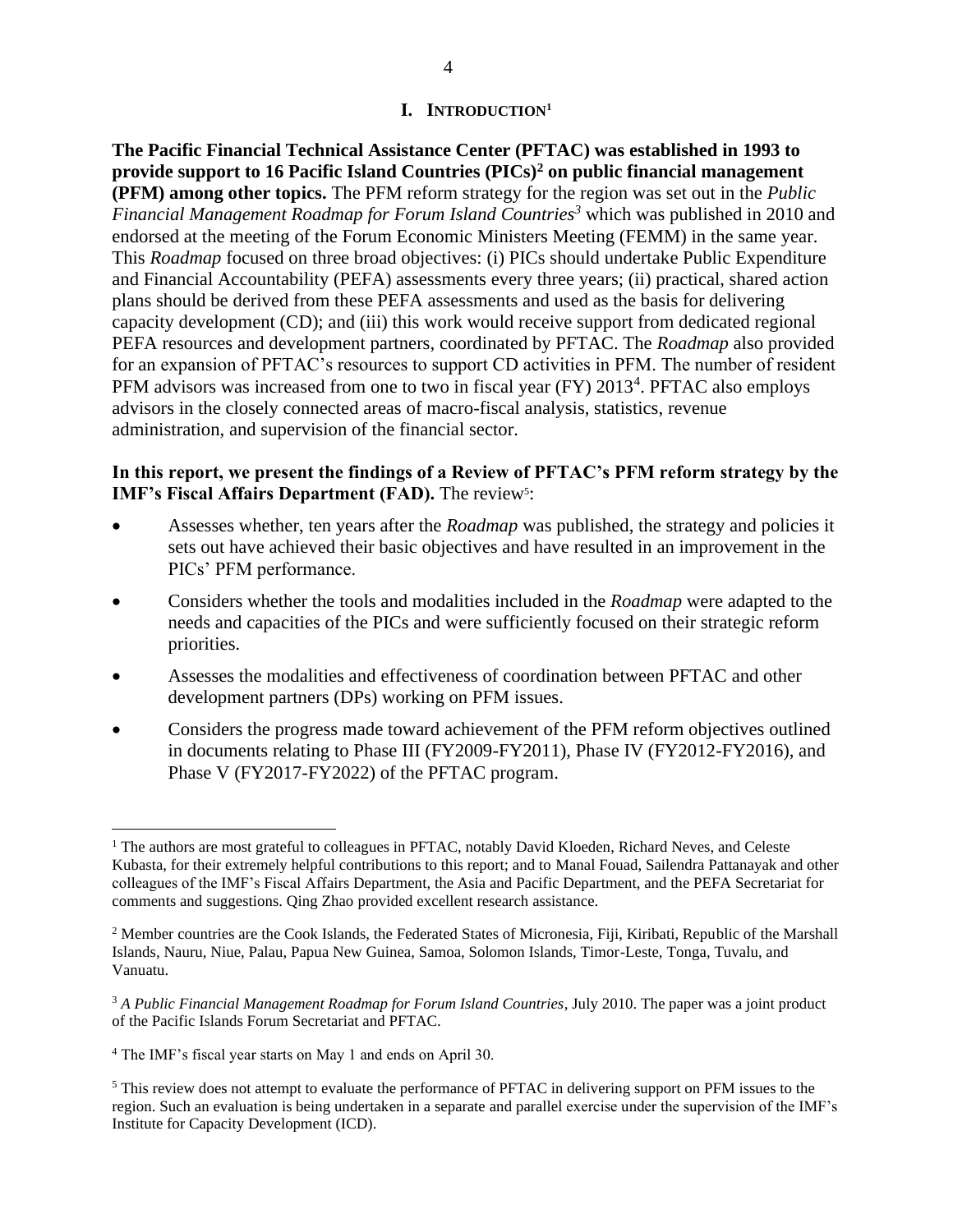**The review takes account of the evolution of PFM diagnostic tools over the past decade, as well as developing areas of fiscal work such as climate change, gender budgeting, and public sector balance sheets.** It also reflects the enhancement of the Fund's CD modalities and the development of the Results-Based Management (RBM) framework; and the closer integration of the IMF's surveillance and CD activities, where PFM is a core issue. Finally, the review takes account of the Fund's guidance on its engagement with small states.<sup>6</sup>

**Interest and support by DPs for strengthened PFM in the region is high.** Despite the relatively modest size of PFTAC's resources for PFM work compared to those provided by other DPs notably Australia, New Zealand, the Asian Development Bank (ADB), the European Union (EU), and the World Bank (WB), PFTAC has played an important role in coordinating CD support efforts and knowledge dissemination among the DPs, especially in setting PFM reform priorities in the country roadmaps, which are discussed later in this report. PFM benchmarks are tangible measures of progress and are often used as triggers for the release of budget support by DPs.

**The analysis presented in this report shows that the region is very heterogeneous in terms of its demographic and geographical characteristics, its economic challenges, its PFM systems and capacities, as well as its institutional structures and governance (Box 1)**. A few PICs have started implementing relatively advanced PFM practices, while others continue to struggle in implementing basic functions of PFM. This report recognizes that the needs in the region vary enormously across countries and that these differences should be reflected in national PFM reform strategies going forward. A critical success factor is whether countries have taken ownership of their PFM reform strategies and whether there is a conducive political environment for the application of reforms; the picture across countries varies widely.

**The report is based on a close analysis of PFTAC program documents and annual reports, PEFA assessment reports, country roadmaps, and other documents and data.** It draws on the findings of a mission made by the IMF's Fiscal Affairs Department in October-November 2019 which visited five PICs—Fiji, Samoa, Solomon Islands, Nauru and the Republic of the Marshall Islands (RMI). The review team also conducted a survey of the 16 PICs to assess the authorities' views on PFM reforms and the impact of PFTAC's CD activities (see Section IV.D). The report concludes with some recommendations for a revised PFM reform strategy covering the next phase of the PFTAC program (2022-2028), for consideration by the region's finance ministers. It also comments on how the needs for technical support may be affected by the COVID-19 crisis, and the demands that recovery from this crisis may impose on already weak PFM systems.

<sup>&</sup>lt;sup>6</sup> See IMF, 2017, **Staff Guidance Note on the Fund's Engagement with Small Developing States**. This document contains a section on CD with some high-level messages that are relevant. See also IMF-IEO, 2020[, IMF Engagement in Small States: Draft](https://ieo.imf.org/~/media/7AC76DCE2C6F4AF1A5BAFFEA3DB51936.ashx)  [Issues Paper for an Evaluation by the IEO.](https://ieo.imf.org/~/media/7AC76DCE2C6F4AF1A5BAFFEA3DB51936.ashx)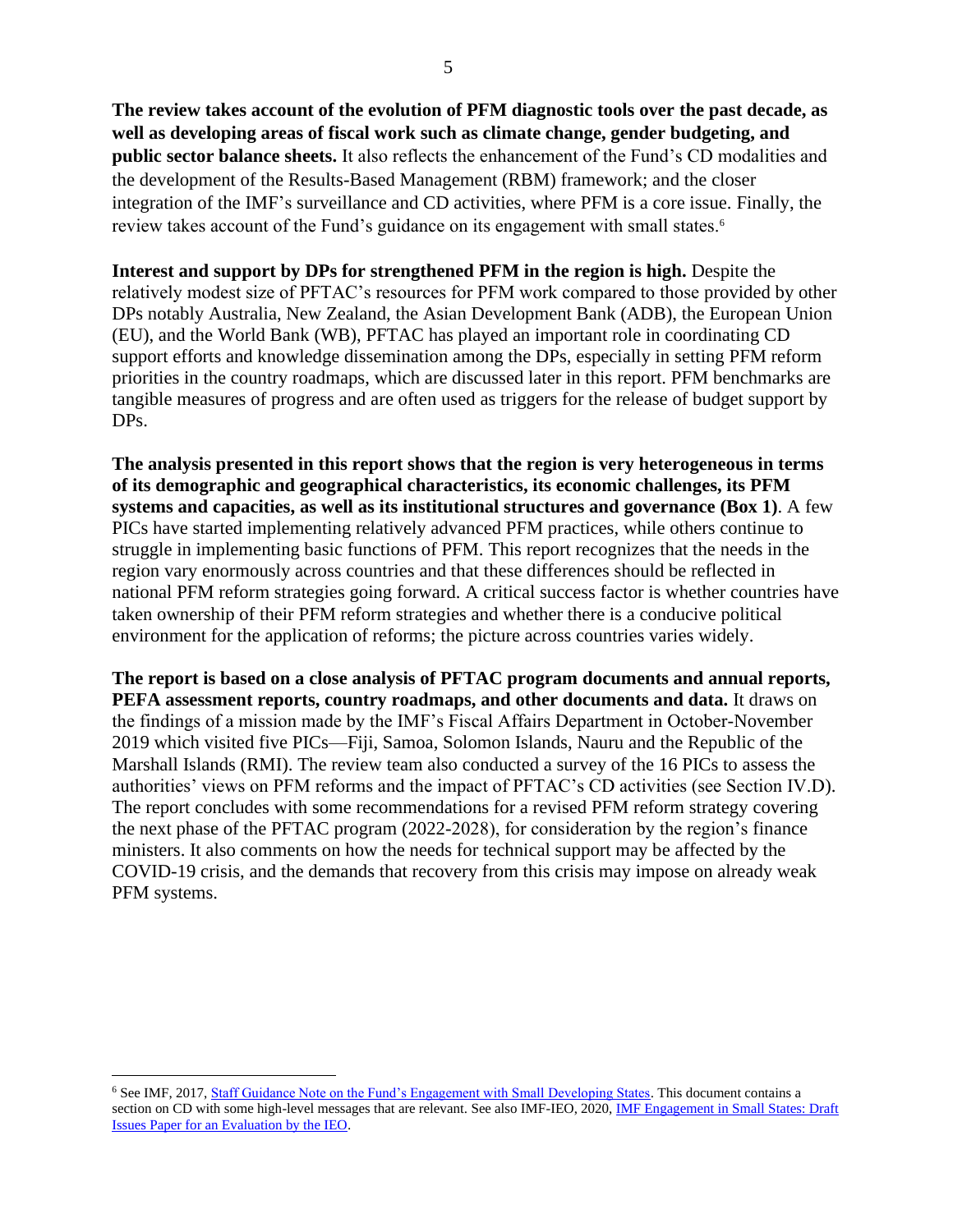#### **Box 1. Overview of the Pacific Islands**

The Pacific Islands are very diverse in terms of location, size, population and economic profiles. They share common features such as remoteness and dispersion which affects their economic development. Eleven PICs are among the smallest countries in the world in terms of size and population (land area varying between 20 square km and around 900 square km). Some stylized facts are presented below which are important to understanding the challenges facing many of the PICs in building capacity for better PFM.

All the Islands are ranked as low-income (Kiribati, Federated States of Micronesia (FSM), Papua New Guinea (PNG), Solomon Islands, Timor-Leste, and Vanuatu) or middle-income countries (Fiji, Marshall Islands, Nauru, Palau, Tonga, and Tuvalu) except Cook Islands that is ranked as a high-income country. In addition, seven countries are considered fragile states (Kiribati, RMI, FSM, PNG, Solomon Islands, Timor-Leste, Tuvalu). Some of these countries are micro-states, with just a few thousand people – really just a small village (population varying between 11,000 and no more than 200, 000), trying to put in place the same basic traditional PFM architecture that much larger countries struggle to put in place over decades.

In 2019, GDP growth rates varied substantially across the region from the 1 percent of GDP in Nauru to 6 percent in Tuvalu. The PICs' economies are highly dependent on imports and external income (including remittances). Their economic diversification is limited with the economies depending mainly on agriculture, fishing (licensing) and services (tourism). Some countries depend on exports of goods such as fish and copra (Kiribati, Marshall Islands) while other are resource rich exporters (Timor-Leste and Solomon Islands).

<span id="page-5-0"></span>

| <b>Smallness, Remoteness, and</b><br><b>Dispersion</b>        | • Pose significant constraints resulting in high transportation costs and a substantial dependence on<br>the public sector.<br>• Lowest connectivity: FSM, RMI, Kiribati and Solomon Islands highest dispersed in the world.                                                   |
|---------------------------------------------------------------|--------------------------------------------------------------------------------------------------------------------------------------------------------------------------------------------------------------------------------------------------------------------------------|
| <b>Vulnerability to Natural</b><br><b>Disasters</b>           | • 9.4 percent of GDP is the PICs median related to damage and losses of most recent natural<br>disasters.<br>• 2020: Cyclone Tino (Tuvalu); 2019: Cyclone Rita (Vanuatu); 2018: Cyclone Gita (Tonga); 2017<br>Cyclone Donna (Vanuatu).                                         |
| <b>High Exposure to External</b><br><b>Shocks</b>             | • Tourism, remittances, and Foreign Direct Intervention: 20-50 percent of GDP (Fiji, Palau,<br>Samoa, Tonga and Vanuatu).<br>• Terms of trade: PNG, Solomon Islands, and Timor-Leste.<br>• Financial channel: Large trust funds (Kiribati, RMI, FSM, Palau and Tuvalu).        |
| <b>Narrow Production and</b><br><b>Export Base</b>            | • Palau: Tourism is about 40 percent of GDP; Timor-Leste high dependency on oil (1 percent of<br>GDP for non-resource exports manufacturing).<br>• As a result of narrow production and export bases, economies experience more macroeconomic<br>volatility than larger peers. |
| <b>Infrastructure Gap, High</b><br><b>Cost of Electricity</b> | • Electricity costs in PICs are among the highest in the world. Lack of electrification and lack of<br>infrastructure is widespread.<br>· Electrification rate is less than 60 percent in Solomon Islands and Vanuatu.                                                         |
| <b>Aid Dependency</b>                                         | • Aid represents about 40 percent of GDP in FSM and the Marshall Islands. The substantial U.S.<br>grants for the RMI, FSM and Palau will terminate in 2023.<br>• The RAMSI program in Solomon Islands terminated in 2013.                                                      |
| Source: PFTAC, Authors.                                       |                                                                                                                                                                                                                                                                                |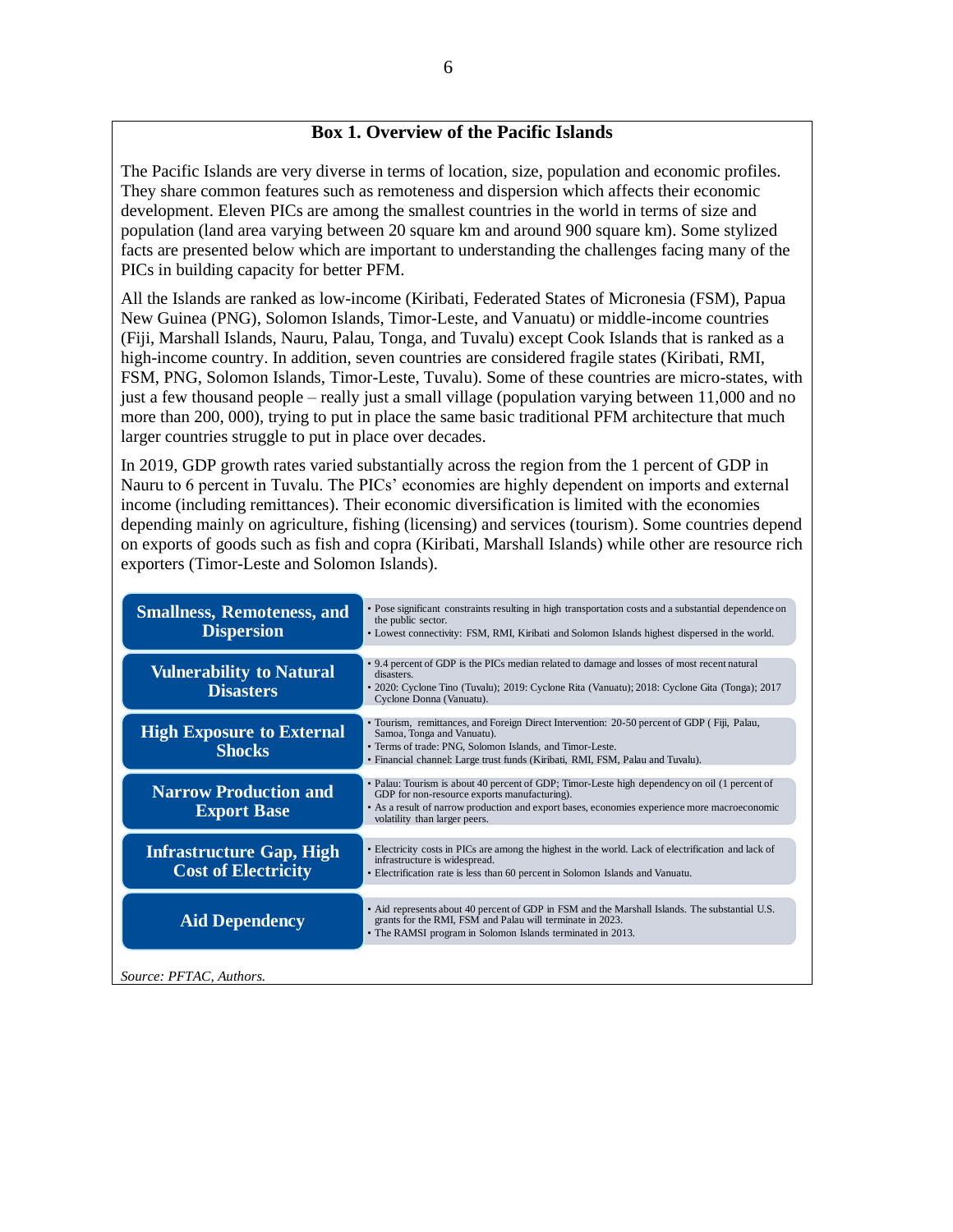#### **II. PFM REFORM ROADMAPS**

#### **A. Introduction**

<span id="page-6-0"></span>**The 2010 FEMM proposed that a fundamental building block of the PFM reform strategy for PICs should be PFM reform roadmaps.** These roadmaps comprised comprehensive action plans for PFM reform, prepared by the PICs and based largely on PEFA assessments to be carried out every three to five years. The FEMM acknowledged the need for a systematic way of preparing and publishing these shared action plans that took account of the political and institutional context of the countries. The roadmaps would provide the donors with a common palette of urgently required PFM reforms and could also assist in strengthening countries' capacity to deal with natural disasters and other development priorities through the creation of fiscal space.

#### **Following the 2010 FEMM, progress in preparing and using roadmaps has been mixed.**

Eventually, 14 of the 16 PICs prepared roadmaps which were published, but with different periodicity and timetables (Table 1). 7 In most countries, the duration of the roadmaps varies from three to five years, in line with the recommended periodicity of PEFA assessments. Three of the PICs (Niue, Palau and Timor-Leste) have not prepared any comprehensive roadmap. Only three countries (FSM, Samoa, and Tonga) have prepared more than one roadmap. In several countries the period covered by the roadmap has expired and no updated version has been put in place. It is, therefore, debatable whether the roadmaps have played a sustained role in supporting PFM reforms.

| Table 1. Feriodicity of Noadmaps for the Feriod 2011-2021 |      |      |      |      |      |      |      |      |      |      |      |
|-----------------------------------------------------------|------|------|------|------|------|------|------|------|------|------|------|
| <b>Fiscal Year</b>                                        | 2011 | 2012 | 2013 | 2014 | 2015 | 2016 | 2017 | 2018 | 2019 | 2020 | 2021 |
| Vanuatu                                                   |      |      |      |      |      |      |      |      |      |      |      |
| Tuvalu                                                    |      |      |      |      |      |      |      |      |      |      |      |
| Tonga                                                     |      |      |      |      |      |      |      |      |      |      |      |
| Tokelau                                                   |      |      |      |      |      |      |      |      |      |      |      |
| Solomon                                                   |      |      |      |      |      |      |      |      |      |      |      |
| Islands                                                   |      |      |      |      |      |      |      |      |      |      |      |
| Samoa                                                     |      |      |      |      |      |      |      |      |      |      |      |
| <b>PNG</b>                                                |      |      |      |      |      |      |      |      |      |      |      |
| Nauru                                                     |      |      |      |      |      |      |      |      |      |      |      |
| <b>RMI</b>                                                |      |      |      |      |      |      |      |      |      |      |      |
| Kiribati                                                  |      |      |      |      |      |      |      |      |      |      |      |
| <b>FSM</b>                                                |      |      |      |      |      |      |      |      |      |      |      |
| Fiji                                                      |      |      |      |      |      |      |      |      |      |      |      |
| Cook Islands<br>$\sim$<br>PPTI                            |      |      |      |      |      |      |      |      |      |      |      |

**Table 1. Periodicity of Roadmaps for the Period 2011-2021**

<span id="page-6-1"></span>*Source: PFTAC.*

#### **B. Assessment**

**Most of the roadmaps that have been prepared were based on the most recently available PEFA assessments.** In many cases, the roadmaps focused on improvements in PFM processes

<sup>&</sup>lt;sup>7</sup> Other roadmaps may have been prepared by countries but were not published or made available to the review team.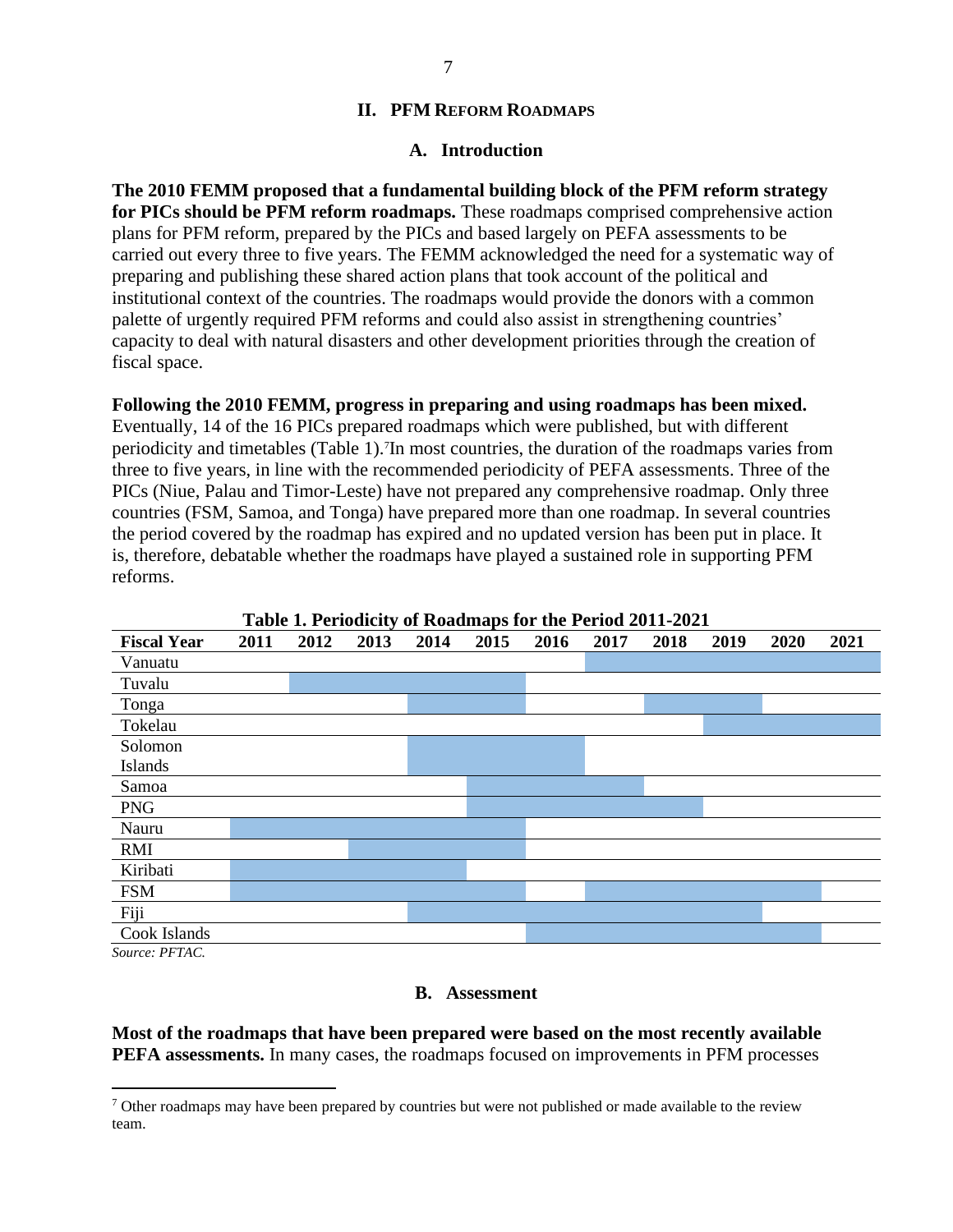such as accounting and reporting, bank reconciliations, cash management, and the development of a financial management information system, FMIS (Figure 1).



**Figure 1. Examples of Country Roadmaps and the Budget Cycle**

*Source: Country Roadmaps.* 

**Although many roadmaps were conceived as a translation of the PEFA assessments into a prioritized action plan, some countries included elements not reflected in the PEFA framework in preparing their reform plans.** A PFTAC regional paper on roadmaps (2010)<sup>8</sup> pointed out that buy-in to PEFA assessments among politicians and government officials is not uniform in all countries, and that the PEFA framework does not capture many aspects of PFM. Hence some countries have included non-PEFA dimensions in their PFM roadmaps and action plans. These elements include governance and anti-corruption issues (Cook Islands and Solomon Islands), gender inequality, public investment management, and climate change.

**Some countries have attempted to establish a link between their PFM roadmaps, national development plans and the financing of development projects.** Several PICs prepare Joint Policy Action Matrices (JPAMs) which are used by country authorities and DPs during the discussion of future budget support operations (Box 2).

These JPAMs include some PFM conditions, amongst others, for budget support, and are used in countries such as Kiribati, Samoa, Solomon Islands, Tonga, and Tuvalu. DPs providing both general and sectoral budget support include the ADB, Australia, the EU, New Zealand and the World Bank.

<sup>8</sup>[https://www.pftac.org/content/dam/PFTAC/Documents/Useful%20Links/Regional%20Papers/PFTAC\\_Roadmap\\_F](https://www.pftac.org/content/dam/PFTAC/Documents/Useful%20Links/Regional%20Papers/PFTAC_Roadmap_FEMM.pdf) [EMM.pdf](https://www.pftac.org/content/dam/PFTAC/Documents/Useful%20Links/Regional%20Papers/PFTAC_Roadmap_FEMM.pdf)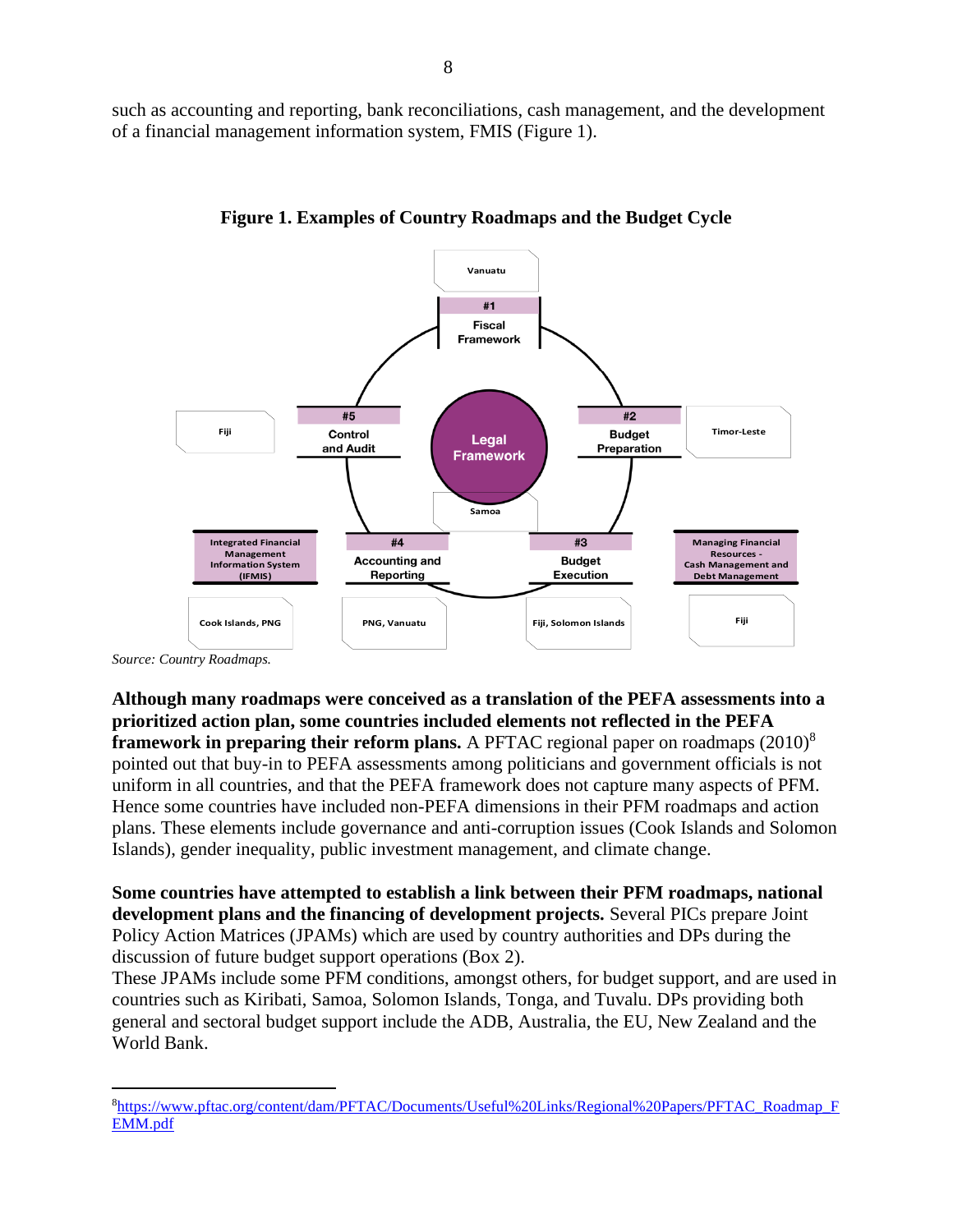#### **Box 2. PFM Roadmaps and Joint Policy Action Matrices (JPAMs)**

PFM roadmaps have been utilized in preparing joint policy action matrices (JPAMs) in some countries in the region that benefit from budget support. The first JPAM, for the Solomon Islands was prepared in about 2010, followed shortly after by Tonga (called the JPRM). JPAMs are now used by five countries in the region: Kiribati, Samoa, Solomon Islands, Tonga, and Tuvalu. JPAMs represent a structured dialogue or a coordination mechanism between DPs that provide budget support in the region (principally the ADB, Australia, the EU, New Zealand, and the World Bank), ministries of finance and other arms of the national government. They also inform the policy dialogue between the countries and the IMF's Article IV missions.

The matrices include information on the economic and social priorities of the government (e.g., education, health, energy, and climate resilient infrastructure) to which disbursements of budget support will contribute, the indicative amounts of support that each DP will provide over a 2-3-year period, and the conditions that will be attached to that support. Conditionalities include PFM and fiscal issues such as revenue/tax policy and administration, wage bill management, procurement, and the management of PPP as well as other topics such as reforms of the business environment, SOEs, public service management (performance, job sizing, etc.), education and health, social protection, fisheries, tourism, and disaster/climate change.

JPAMs have proved an effective tool for negotiating budget support by consolidating the supported reforms in one place, for all partners, and in that process prioritizing a handful of reforms, having clarity on what needs to be done to get budget support, usually linking to TA/CD if needed to ensure that happens, and minimizing the transaction costs of government—relative to every partner having their own matrices, with potentially overlapping and inconsistent actions and conditionalities. The process of preparing JPAMs has proved useful in bringing DPs and government officials together to discuss and clarify issues, improving coordination, and avoiding overall and duplication in CD/TA support. JPAMs prepare the ground for the legal agreements on budget support that are signed by the governments and DPs concerned.

*Source: Authors, PFTAC, and World Bank.* 

**A critical success factor for the roadmaps lies in the extent of country ownership and conducive political environment for the application of reforms.** Political will and institutional capacity played an important role in countries like Samoa, Fiji, Tonga and Cook Islands to successfully implement reforms and move forward to the next level of development. However, political support for PFM reform varies across the region. In some countries, PFM reform is not welcomed by politicians because it limits their freedom of action. Patronage systems and informal arrangements dominate decision making on the budget and fiscal policy, limiting the scope for measures to improve PFM performance and fiscal transparency and leading these countries to struggle with implementing the basic elements of PFM reform.

**Capacity constraints remain an important challenge to successful implementation of reforms.** Ministries of finance in many PICs have only a small pool of qualified professionals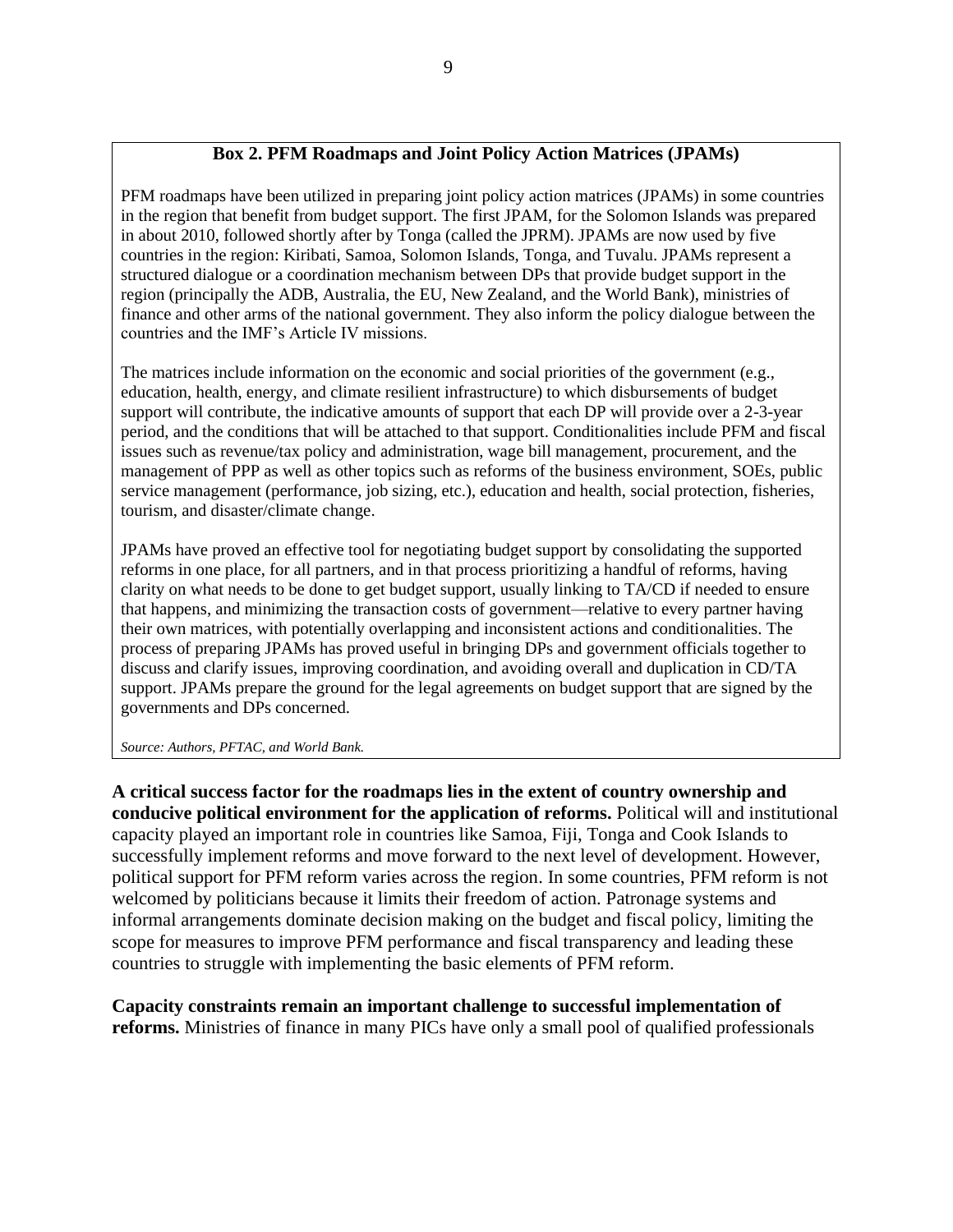with a high level of turnover.<sup>9</sup> It is very important that these staff are used in areas where they can have the greatest impact and can achieve results. PFM reform efforts should therefore prioritize and target the weakest areas that hinder the achievement of reforms and constrain efforts to achieve broader development objectives. With advanced technologies in communication, governments can help address capacity constraints by actively seeking regional and global networking focusing on peer learning and peer review of reform plans. The Pacific has extensive experience with regional approaches which can be enhanced and used more frequently in hands-on types of exchanges. Based on the review team's discussions with officials, roadmaps produced for Solomon Islands and Nauru were less used due partially to capacity constraints.<sup>10</sup> In Nauru, for example, the focus on preparing PEFA assessments and (related) roadmaps, broadened substantially the country's requests for CD support and failed to concentrate resources on strengthening areas that were weakest and exacerbated by severe capacity constraints.

**A practical challenge in some countries was that the roadmaps required several levels of approval within the government—at official level, ministerial level, and in some cases approval by the legislature.** This complex process led to delays in the approval of the roadmaps and reduced their utility as a guide to PFM reform. A more rational and pragmatic approach would recognize that reforms fall into three broad categories: (i) reforms that can be implemented by simple modifications to internal operations and processes without the need for any changes in existing laws or regulations; (ii) reforms that require new financial regulations or a ministerial decree, and therefore require the approval of the finance minister; and, (iii) reforms that need high-level decisions by the government or primary legislation, and therefore require approval of the cabinet and/or parliament. A well-sequenced PFM reform plan should anticipate these various levels of approval and give priority to reforms for which approvals can be obtained relatively easily and quickly.

#### **Sequencing the reforms depends on each country's circumstances and cannot be**

**generalized.** <sup>11</sup> However, some general guidelines could be helpful in designing this sequencing. PFM reform strategies should concentrate on only a few key reforms at any one time. Reform failures frequently arise because too many changes are being targeted simultaneously. And the targets of reform are not always related to the most important fiscal or budgetary problems or the greatest fiscal risks, such as eliminating expenditure arrears, or imposing effective caps on the annual budgets of line ministries. It is also useful to distinguish between basic and more advanced PFM reforms to determine which PFM functions should be given priority in a reform strategy. Reforms should be "problem-driven", not "solution-driven".

#### **Despite the general poor design and lack of traction of roadmaps as a key tool of PFM reforms, there are some exceptions in the region**. The roadmaps in Fiji and Samoa, for

<sup>&</sup>lt;sup>9</sup> In some of the smallest PICs, budget departments for example employ no more than three or four professional staff, compared to five or six times that number in the larger PICs, which is a comparable staff complement to other well-managed emerging markets and developing countries.

<sup>&</sup>lt;sup>10</sup> The Accountants General of these two countries indicated to the review team that they had not been invited to discuss the roadmaps and had no knowledge of their contents.

 $<sup>11</sup>$  There is an extensive literature on the design, prioritization and sequencing of PFM reforms. See, for example,</sup> Matt Andrews, 2012. *The Limits of Institutional Reform in Development: Changing Rules for Realistic Solutions* (Cambridge, UK: Cambridge University Press).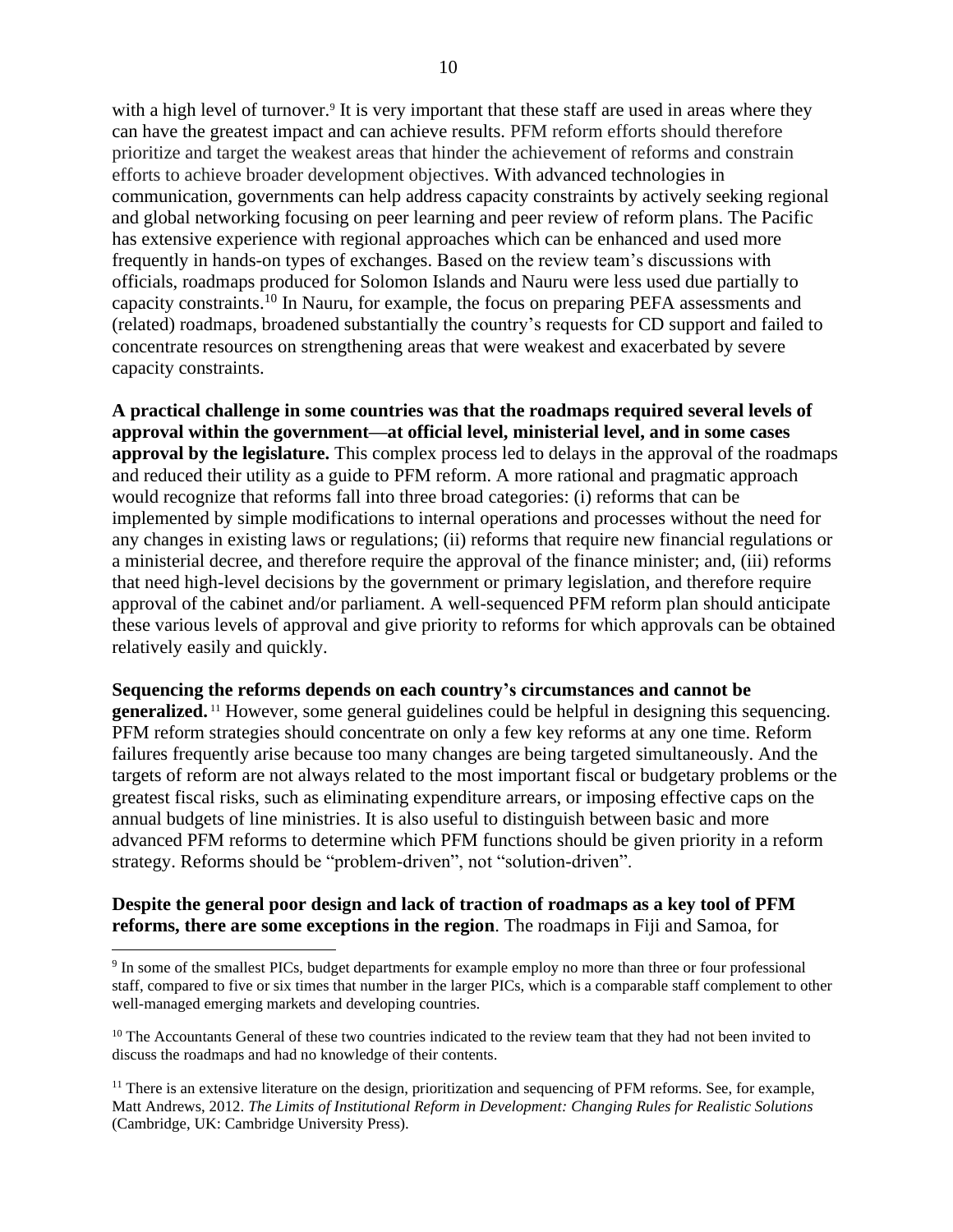example, were well used by their governments in moving forward with reforms. In the case of Samoa, critical actions from the roadmap have been integrated into the Ministry of Finance's *Finance Action Plan* and the *Finance Sector Plan*. This action plan was then monitored on an annual basis and benefited from continuous political support. Samoa started to focus with this roadmap first on basic elements of strengthening PFM institutions such as legal and regulatory framework. It has a dedicated unit that is adequately resourced within the MoF responsible for implementing and monitoring the roadmaps. The status of implementation was monitored yearly and disclosed to the public, and by 2019, 91 percent of the committed actions were completed. Table 2 compares three PICs (Kiribati, PNG and Samoa) which have implemented roadmaps with varying levels of success. Even in countries with strong finance ministries like Samoa, however, there are challenges in extending PFM reforms to line ministries. For example, ministries that lack the capacity to prepare a credible annual budget will find it challenging to move to the next stage and make forward estimates of their spending programs covering three or four years.

|                                                                               |                         | <b>Kiribati</b>           |                         | <b>PNG</b>                                                                                         |            | <b>Samoa</b>                                         |
|-------------------------------------------------------------------------------|-------------------------|---------------------------|-------------------------|----------------------------------------------------------------------------------------------------|------------|------------------------------------------------------|
| Based on PEFA as                                                              | $\sqrt{}$               |                           | $\sqrt{}$               |                                                                                                    | $\sqrt{}$  |                                                      |
| starting point<br>Goes beyond PEFA<br>by identifying<br>additional priorities | $\overline{\mathbf{X}}$ |                           | $\overline{\mathbf{X}}$ | Goes beyond PEFA to<br>fiscal management                                                           | $\sqrt{ }$ | Goes beyond<br>PEFA to fiscal<br>management          |
| Goes beyond sole<br>objective of<br>improving PEFA<br>indicators              | $\mathbf X$             |                           | $\sqrt{}$               | Accountability, managing<br>fiscal risks and better fiscal<br>accounts                             | $\sqrt{}$  | Fiscal discipline                                    |
| Clear sequencing                                                              | $\bar{\mathbf{X}}$      | Very little<br>sequencing | $\sqrt{ }$              | Identifies priorities for<br>each sub-set of time span                                             | $\sqrt{ }$ | Sequencing in<br>stages with a<br>precise time frame |
| Detailed action plan<br>and milestones                                        | X                       |                           | $\sqrt{ }$              | Detailed action plan within<br>a high-level milestone.<br>Each milestone has a<br>defined deadline | V          |                                                      |
| Departmental<br>Accountability<br>clearly articulated                         | X                       |                           | $\sqrt{}$               |                                                                                                    | $\sqrt{}$  |                                                      |
| Monitoring progress<br>of milestones                                          | $\mathbf{X}$            |                           | X                       |                                                                                                    | $\sqrt{ }$ |                                                      |
| Progress report for<br>each planned period                                    | X                       |                           | X                       |                                                                                                    | $\sqrt{}$  |                                                      |
| Disclosing relevant<br>documents to the<br>public                             | X                       |                           | X                       |                                                                                                    | $\sqrt{}$  |                                                      |

**Table 2. Comparison of Implementation of Roadmaps Between Kiribati, PNG, and Samoa**

*Source: Authors.*

*Note*: *√ indicates achieved and x indicates not achieved.*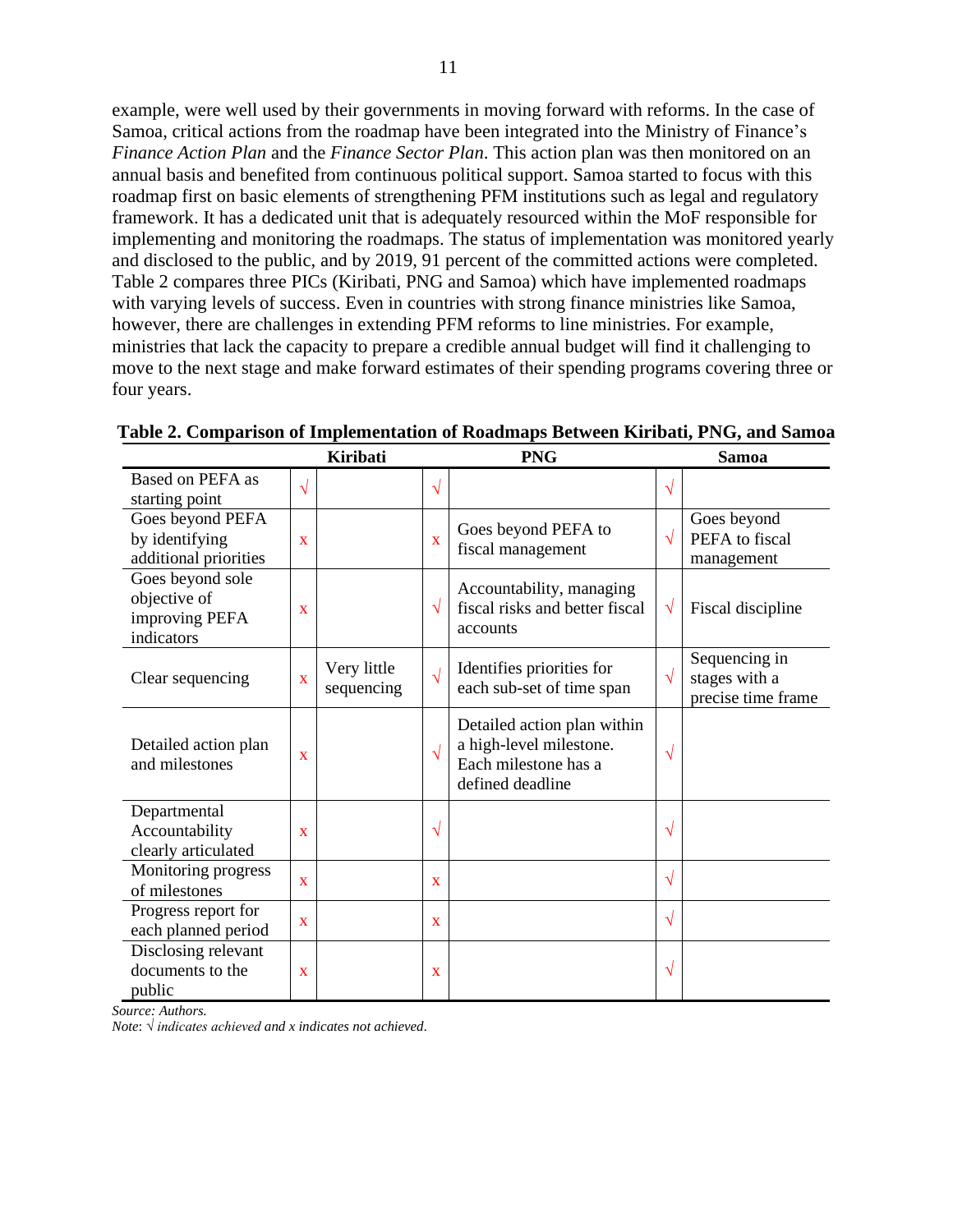#### **III. ANALYSIS OF PEFA REPORTS, 2009-2020**

#### **A. Introduction**

<span id="page-11-1"></span><span id="page-11-0"></span>**A second core element in the strategy approved by FEMM in 2010 was the preparation and publication of PEFA assessment reports by PICs every three to five years which, in turn, were designed to feed into the roadmaps discussed in Section II.** In this section we analyze the results of 31 PEFA assessments that were carried out between 2009 and 2019 for the 16 PICs. Eighteen of these assessments were led by DPs, of which 11 were led by PFTAC, and 13 were self-assessments<sup>12</sup>. Annex 1 provides further details.

**The analysis of these assessments presented comparability challenges, because the PEFA diagnostic framework has undergone three revisions since it was established.** The first PEFA framework was published in 2005, then updated in 2011, followed by a more substantial revision in 2016. Table 3 presents a breakdown of the 31 PEFA assessments following each methodology: eight assessments were based on the 2005 PEFA framework, 15 assessments on the 2011 framework, and eight assessments on the 2016 framework.

|                 |                  |      |                  | 1.1042007201 |      |      |      |                  |      |      |      |
|-----------------|------------------|------|------------------|--------------|------|------|------|------------------|------|------|------|
|                 | <b>2005 PEFA</b> |      | <b>2011 PEFA</b> |              |      |      |      | <b>2016 PEFA</b> |      |      |      |
| Year            | 2009             | 2010 | 2011             | 2012         | 2013 | 2014 | 2015 | 2016             | 2017 | 2018 | 2019 |
| Vanuatu         |                  |      |                  |              |      |      |      |                  |      |      |      |
| Tuvalu          |                  |      |                  |              |      |      |      |                  |      |      |      |
| Tonga           |                  |      |                  |              |      |      |      |                  |      |      |      |
| Tokelau         |                  |      |                  |              |      |      |      |                  |      |      |      |
| Timor-Leste     |                  |      |                  |              |      |      |      |                  |      |      |      |
| Solomon Islands |                  |      |                  |              |      |      |      |                  |      |      |      |
| Samoa           |                  |      |                  |              |      |      |      |                  |      |      |      |
| <b>PNG</b>      |                  |      |                  |              |      |      |      |                  |      |      |      |
| Palau           |                  |      |                  |              |      |      |      |                  |      |      |      |
| Niue            |                  |      |                  |              |      |      |      |                  |      |      |      |
| Nauru           |                  |      |                  |              |      |      |      |                  |      |      |      |
| RMI             |                  |      |                  |              |      |      |      |                  |      |      |      |
| Kiribati        |                  |      |                  |              |      |      |      |                  |      |      |      |
| <b>FSM</b>      |                  |      |                  |              |      |      |      |                  |      |      |      |
| Fiji            |                  |      |                  |              |      |      |      |                  |      |      |      |
| Cook Islands    |                  |      |                  |              |      |      |      |                  |      |      |      |

#### **Table 3. Breakdown of the PEFA Assessments According to the Relevant Methodology for the Period 2009-2019**

*Source: Authors, PFTAC.*

<sup>&</sup>lt;sup>12</sup> Self-assessments are intended to familiarize country officials with the PEFA rating and documentation criteria and to give them experience in using those criteria to evaluate their own systems. While the main objective is to prepare the authorities for a formal assessment, some countries requested a self-assessment in order to identify weaknesses to correct before undertaking a formal assessment. To assist with some of the self-assessments, PFTAC has provided experts to act as facilitators and has prepared self-assessment templates and workbooks.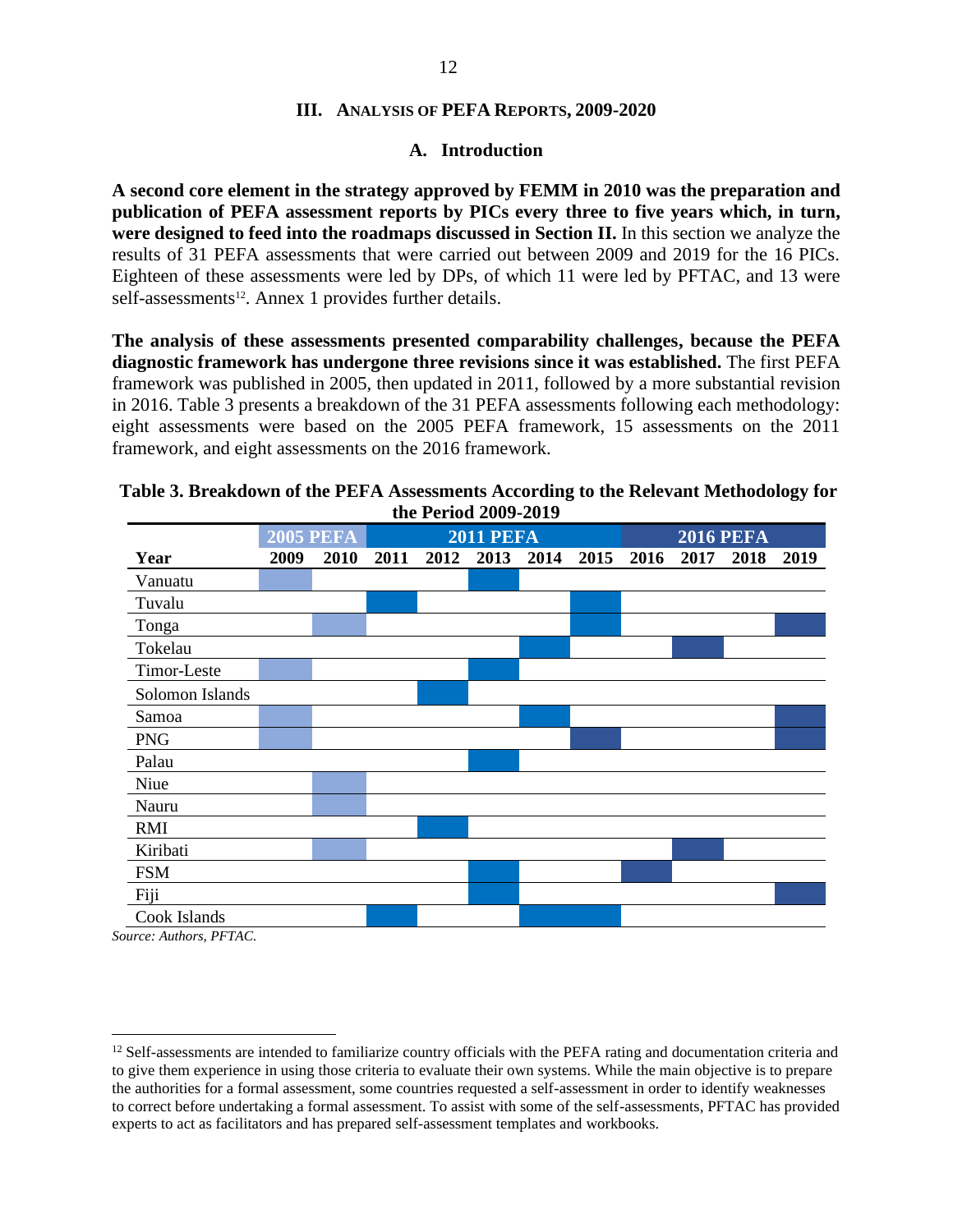**The revisions to the PEFA framework in 2011 and 2016 resulted in many changes to the indicators and scoring methodology.** The most intensive revision was introduced in 2016. Annex 2 presents an overview of the main differences between each framework.

The revisions to the framework in 2016 led to a more stringent scoring system. Table 4 compares the global scores achieved on PEFA assessments prepared under the 2011 framework and the 2016 framework. The average number of "A" scores declined from 14 percent under the 2011 framework to 10 percent under the 2016 framework, while the number of "D" scores increased from 31 percent to 39 percent. The proportion of scores in the middle range ("B" and "C") was broadly unchanged. This suggests that the methodology has tightened for the following reasons:

- The bar of success has been raised: notably, for some indicators the requirements in PEFA 2016 to get an "A" score is higher than in PEFA 2011.
- PEFA 2016 includes some new dimensions of PFM which are more demanding.<sup>13</sup>
- The quality assurance process introduced in January 2018 (the strengthening of requirements to receive a PEFA Check<sup>14</sup> from the PEFA Secretariat) is likely to have increased the rigor of scoring.

| Table - Comparison of FEFT beares ander the 2011 and 2010 Frameworks (percent  |  |    |
|--------------------------------------------------------------------------------|--|----|
| PEFA Framework % of "A" Scores % of "B" Scores % of "C" Scores % of "D" Scores |  |    |
| 2011 Framework                                                                 |  |    |
| 2016 Framework                                                                 |  | 39 |
|                                                                                |  |    |

#### **Table 4. Comparison of PEFA Scores under the 2011 and 2016 Frameworks (percent)**

*Source: PEFA Secretariat.*

Note: Scores were taken from the latest 141 assessments undertaken using the 2011 Framework, and all 62 reports prepared using the 2016 Framework. Note that the scores in each line do not add up to 100 percent because, in some reports, information was unavailable or not recorded.

**In addition to strengthening the PEFA methodology, the PEFA Secretariat also reviews draft assessment reports before they are finalized and published.** This review process (called "PEFA check") certifies that a report has complied with PEFA guidelines on the assessment and reporting process. All PEFA reports published since 2016 have received a PEFA check, and the validation methodology was tightened in 2018. The PEFA check, however, focuses largely on processes with less emphasis on validating whether the scores made by the assessment team are justified and realistic.

<sup>&</sup>lt;sup>13</sup> For example, PI-5 Budget Documentation and PI-9 Public Access to Fiscal Information (one dimension) introduced the use of basic requirements and additional requirements. A minimum number of basic elements are needed to score at least C (PEFA 2011 did not make that distinction); PI-4 Classification of the Budget (one dimension) now specifies GFS details for all scores; and PI-23.1 Integration of Payroll and Personnel Records now requires the existence of budget controls to receive an A score.

<sup>&</sup>lt;sup>14</sup> PEFA Check is a mechanism for confirming that the processes used in planning and implementing a PEFA assessment and preparing a PEFA report comply with the PEFA 2016 methodology and other guidance issued by the PEFA Secretariat. It verifies that good practices in planning and implementing an assessment have been followed; that the PEFA report fully complies with PEFA methodology; that the report includes sufficient evidence to support the assessment and findings; and that it accurately reflects the status of PFM systems as measured through the indicator scores and narrative assessment. PEFA Check, however, does not validate the scores themselves which are the responsibility of the assessment team. See the PEFA website (pefa.org) for further information.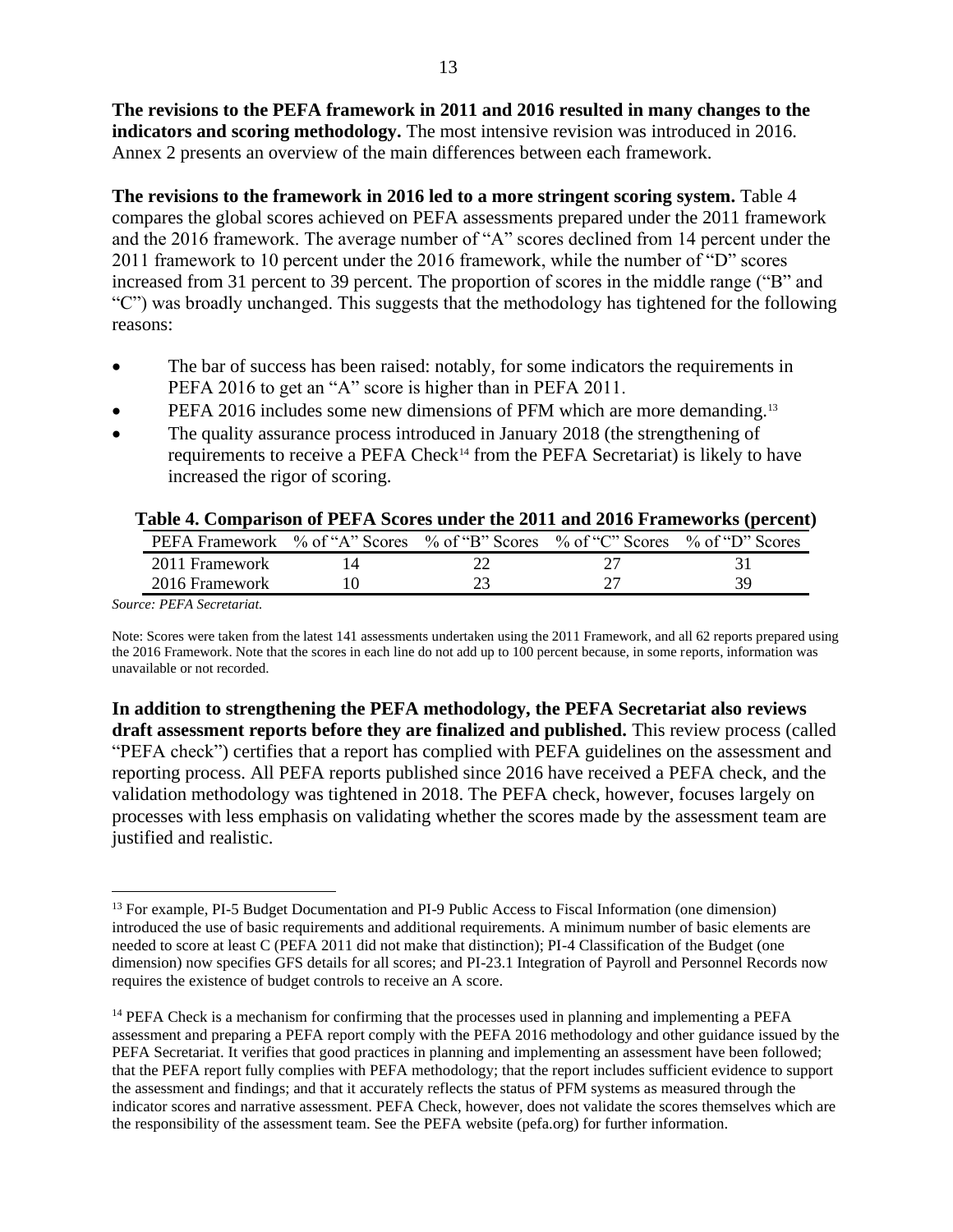**Nine of the 13 self-assessments carried out by PICs since 2010 were also reviewed by the PEFA Secretariat.** The PFTAC PFM advisors participated in some of these exercises so that some rigor was applied to ensure that the scores were realistic, and PFTAC encouraged the authorities to produce a report of their self-assessments, though in practice this was seldom done.

#### **B. Methodology to Assess PEFA Scores**

<span id="page-13-0"></span>**This paper analyzed the PEFA scores using the list of objectives in the IMF's RBM catalogue<sup>15</sup> as a base of comparison.** Since the purpose of this review is to conduct a PFM analysis over a period of 10 years, all the PEFA assessments carried out during this period have been included. However, the comparability of the indicators was challenging due to the various revisions to the PEFA framework. Therefore, to avoid bias, each PEFA performance indicator was mapped into the relevant RBM objective.

**The 2016 PEFA framework comprises seven pillars.** These pillars are (i) budget reliability, (ii) the transparency of public finances, (iii) the management of assets and liabilities, (iv) policy based fiscal strategy and budgeting, (v) predictability and control in budget execution, (vi) accounting and reporting, and (vii) external scrutiny and audit. Each pillar comprises a group of indicators that capture the performance of the key systems, processes and institutions of government. The 2016 PEFA framework include 31 performance indicators which are broken down into 94 dimensions.

**A comparison of the PEFA scores of the PICs (Table 5) with low-income developing countries (LIDCs) and emerging market economies (EMEs) shows mixed results.** While they are on par with the LIDCs' PEFA scoring on budget reliability, transparency of public finances, and accounting and reporting, they score lower in all the other pillars. We also compared the PEFA scores for the Pacific Islands and the Caribbean region (which is also characterized by small, economically undiversified economies that are highly vulnerable to natural disasters) using the 2011 PEFA framework. The average PFM performance across the two regions is very similar<sup>16</sup>.

|                                        | <b>LIDCs</b> | EMEs | PICs |
|----------------------------------------|--------------|------|------|
| <b>Budget Reliability</b>              | 2.05         | 2.59 | 2.15 |
| <b>Transparency of Public Finances</b> | 2.07         | 2.86 | 2.04 |

**Table 5. Comparison of PEFA scores Between PICs, LIDCs and EMEs, 2015-2019**

<sup>15</sup> The Result Based Management (RBM) is used by the IMF to monitor countries' capacity development (CD) outcomes. The objective of the RBM is to intensify the focus on outcomes as opposed to just the delivery of highquality services. It is also designed to increase transparency and the accountability of authorities to achieve tangible results with the CD support provided by the IMF. The RBM uses a catalog that serves the dual purpose of defining the product structure of CD activities and how expected outcomes will be measured. The goal of the catalog is to imprint a degree of consistency on the work the IMF offers and make results comparable and aggregation feasible.

<sup>16</sup> The PEFA assessments covered the period 2006-2014, using the 2011 framework to allow for comparability (9 Caribbean countries, 10 PICs). The overall average PEFA score was 2.2 for the Caribbean countries and 2.3 for the PICs. The highest scoring PEFA pillar was budget credibility (average of 2.6 in the Caribbean region, 2.7 in the PICs) and the lowest scoring pillar was external audit and scrutiny (averages of 1.7 and 2.0 respectively). Countries with the lowest scores were Nauru and Haiti (average score 1.5) and countries with the highest rating were Cook Islands and Trinidad and Tobago (average score 2.6).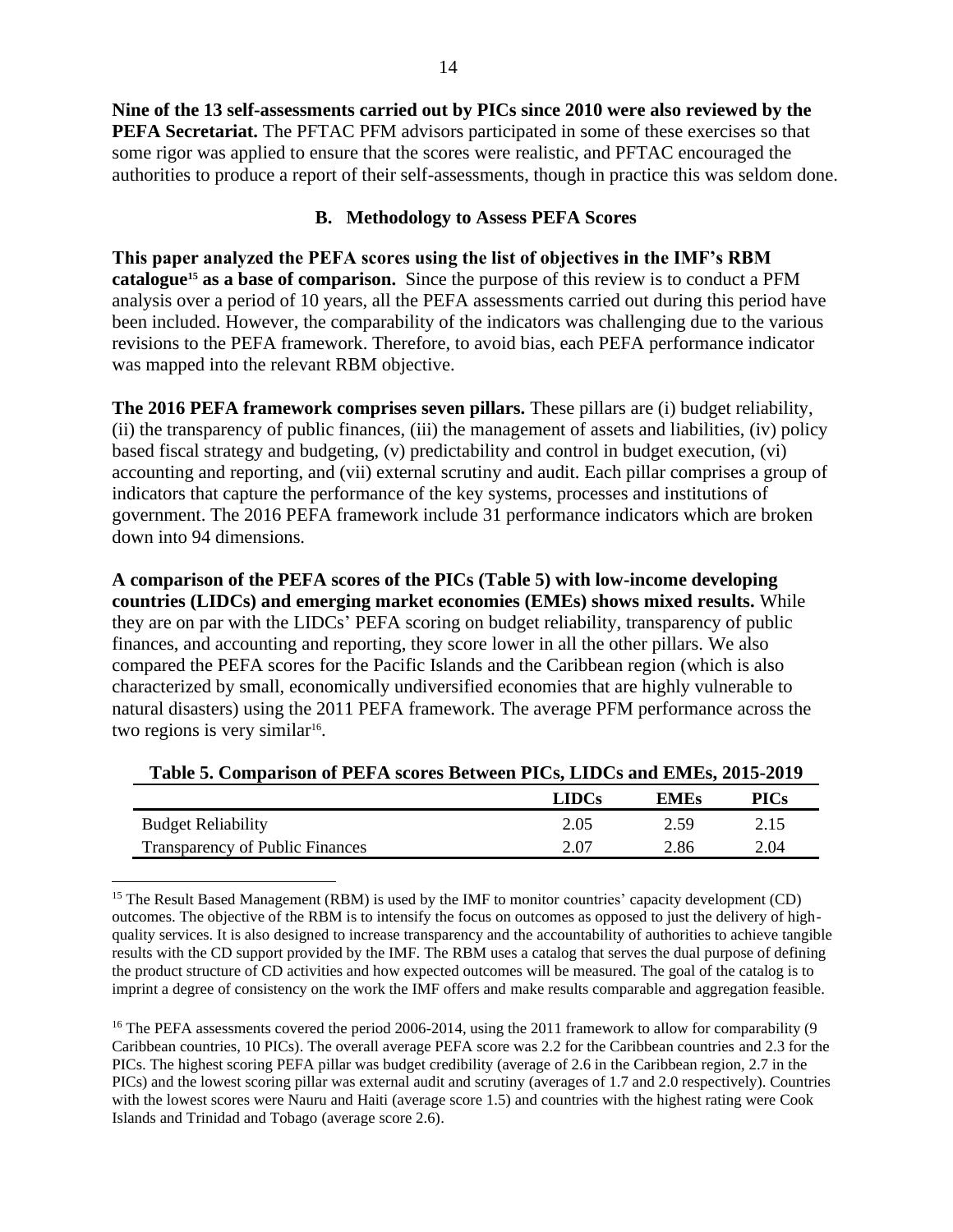| Management of Assets and Liabilities           | 1.94 | 2.37 | 1.68 |
|------------------------------------------------|------|------|------|
| Policy-Based Fiscal Strategy and Budgeting     | 2.35 | 2.74 | 1.81 |
| Predictability and Control in Budget Execution | 2.24 | 2.73 | 2.12 |
| <b>Accounting and Reporting</b>                | 2.04 | 2.28 | 2.09 |
| <b>External Scrutiny and Audit</b>             | 1.98 | 195  | 1.64 |

*Source: PEFA reports.*

**The objectives which are used as the metric for measurement of the PEFA results are drawn from the RBM catalogue.** These objectives are: (i) comprehensive, credible and policybased budget preparation; (ii) improved coverage and quality of fiscal reporting; (iii) strengthened budget execution and controls; (iv) strengthened asset and liability management; and (v) improved management of fiscal risk. Every PEFA assessment whether done under the 2011 or 2016 methodology was mapped to the relevant RBM objective.

**The scoring scheme used by the PEFA framework has been applied for this review.** The PEFA scoring scheme uses an alphabetical code for scoring indicators with A being the highest and D being the lowest. For the purpose of this study, the PEFA scores accorded to each indicator have been converted into numerical scores (Figure 2), and then converted into average scores for each outcome. This method has been applied to all PEFA assessments undertaken during the period 2009-2019.

#### **Figure 2. PEFA Scoring Methodology<sup>17</sup>**



<span id="page-14-0"></span>*Source: PEFA Secretariat, Authors*

#### **C. Analysis of PEFA Results Across the Region**

**The data for each of the five PFM RBM objectives described above were analyzed for three time periods (Figure 3).** These periods—2009-2012 (index A), 2013-2016 (index B), and 2017- 2019 (index C)**—**correspond broadly to the three phases of funding of the PFTAC program.

#### **Figure 3. Comparison of PEFA Scores for PFTAC Region, 2009-2019**

<sup>&</sup>lt;sup>17</sup> An indicator or dimension may be given a "no score" if it is not applicable or has not been used in the assessment.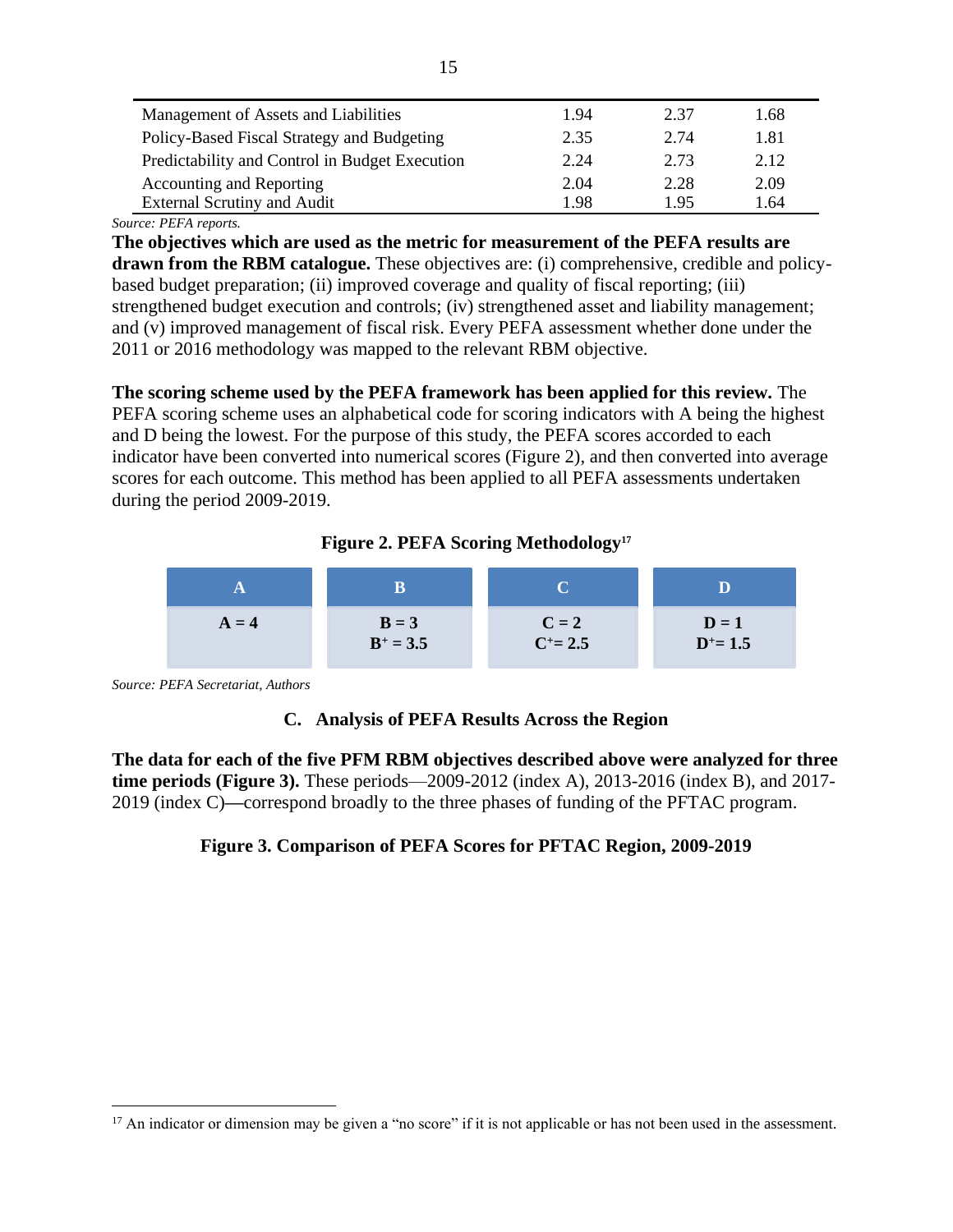

*Source: PEFA Reports, authors.*

**The analysis shows a mixed pattern of results.** Consistent—though slight—progress has been made in improving the group of indicators under the budget execution and control outcome, but in other cases changes in performance have varied quite widely from period to period. The main findings are as follows:

- There is a tendency for PFM performance in the final period (Index C) to be weaker than in the first two periods. This result partly reflects the tightening in the PEFA methodology and review procedures that occurred after 2016, as discussed earlier (Table 4). The average score across all five objectives increased marginally from 2.02 to 2.06 between the first two periods but fell by 11.6 percent to 1.82 in the period 2017-19.
- Average scores for comprehensive, credible and policy-based budget preparation improved marginally between the first two periods before declining from 2.29 to 1.69. This fall probably reflects the tightening in PEFA methodology in 2016.<sup>18</sup>
- Average scores for the coverage and quality of fiscal reporting decreased from 1.87 to 1.6 between the first two periods before increasing to 1.79. The decrease in second period can be attributed to changes in the PEFA methodology in 2011, while improvements in the final period partly reflect substantial CD support to improve the quality and timeliness of in-year budget reports (examples: Fiji and Samoa).
- Average scores for budget execution and control increased from 1.65 to 2.07. The centralization of Treasury revenue collections has resulted in the timely transfer of revenue collected (examples: Fiji, Samoa and Timor-Leste). The predictability of in-year resource allocation with regular (monthly/weekly) reconciliation of cash balances has resulted in an improvement in cash monitoring and forecasting (examples: Fiji, Samoa and Timor-Leste). Internal audit has been strengthened with risk-based internal audit processes being adopted in some PICs (examples: Fiji and Samoa). Control of suspense

<sup>&</sup>lt;sup>18</sup> For example, indicators PI-5 on budget documentation and PI-9 on public access to fiscal information introduced additional requirements that are needed to score at least C which were not present in the 2011 framework. And indicator PI-4 related to the classification of the budget introduced new elements related to compliance with the GFSM 2014.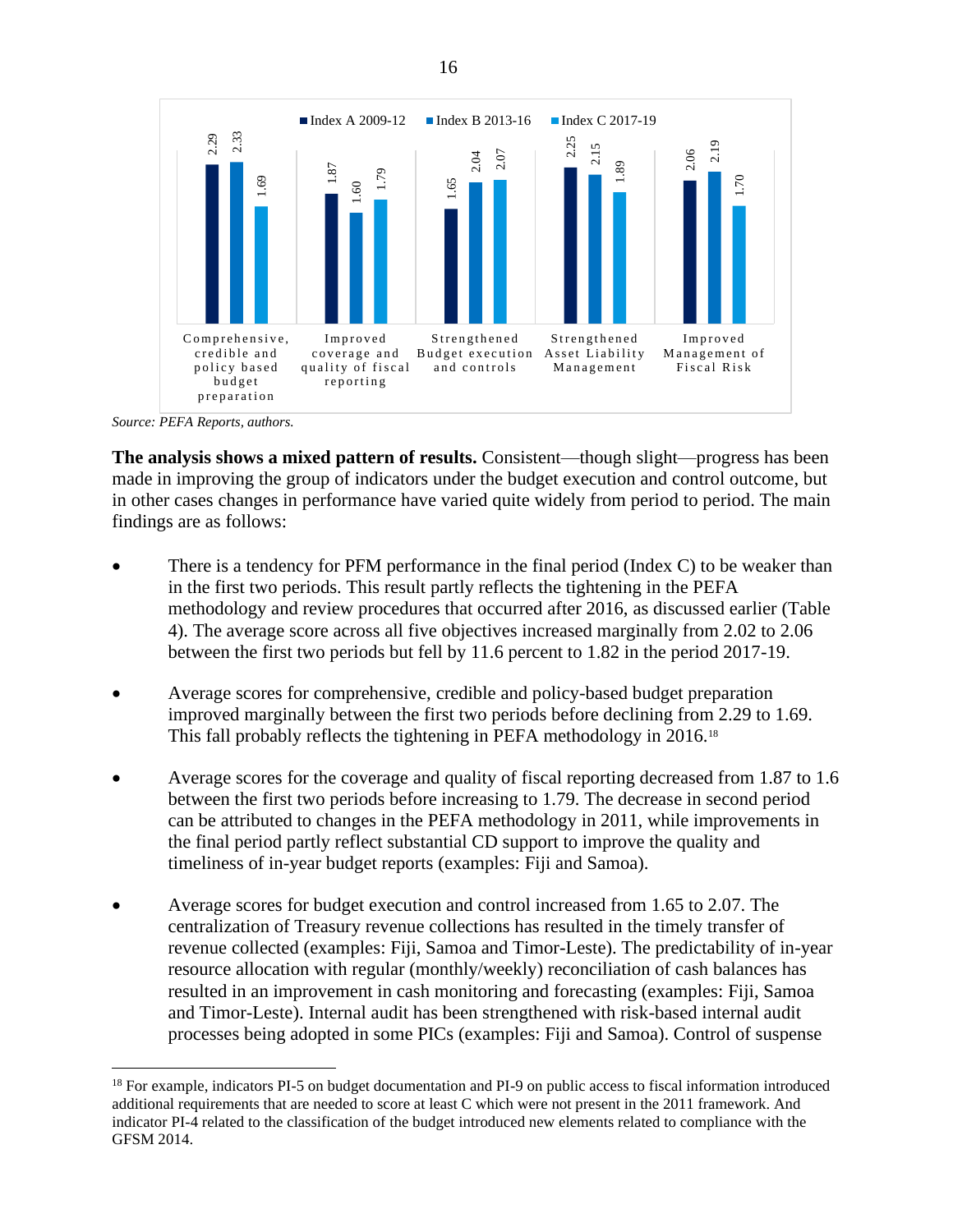and advance accounts has been initiated to strengthen financial data integrity (examples: Fiji, Samoa, Nauru, and Solomon Islands).

- Average scores for asset and liability management declined from 2.25 to 1.89. The set of indicators for the 2016 PEFA that are mapped to this objective are wider in scope than the indicators in the 2011 PEFA. The fall in outcome scores over the three periods is mainly due to the increased information and due diligence required on the management of public assets.<sup>19</sup> In some countries, insufficient information was available to rate these indicators under the 2016 framework (examples: Tonga and PNG). Where data were available, there were deficiencies in the processes for appraising and recording investments (examples: Fiji and Samoa), the recurrent costs of investments were not factored into the budget of future years, and economic analysis was weak or absent.
- Average scores for the management of fiscal risk declined from 2.06 to 1.70. The notion of fiscal risk was substantially broadened in the 2016 PEFA framework to include new elements related to managing the risks associated with SOEs, subnational governments, and the disclosure of these risks. This broadening of the definition of fiscal risks highlighted weaknesses in some countries on the disclosure of information. For example, Tonga has generally inadequate information on fiscal risks, Fiji a lack of transparency of transfers to sub-national governments and monitoring of SOEs, and Kiribati no monitoring or disclosure of its contingent liabilities.
- There was insufficient focus on the prioritization and sequencing of reform. Many basic areas of PFM have not demonstrated sustained improvements in performance and may even have regressed, partly because roadmaps have been insufficiently targeted on weaker areas of PFM performance. The PEFA indicator on comprehensive, credible and policy-based budget preparation is one example. Figure 4 shows a deterioration in PEFA scores for the period 2017-2019. This change might have resulted from changes in the PEFA methodology as well as a reduction in the volume of CD delivery. For 2017-2019, only 6 percent of total CD delivered by PFTAC covered this topic as compared to 20 percent for the period 2012-2016.

**It is also interesting to compare the changes in PEFA scores for countries that have carried out more than one PEFA assessment over the past ten years.** Figure 4 shows examples for PNG, Fiji, Samoa, and Timor-Leste. They confirm the conclusion noted above that while most countries demonstrated an overall improvement in earlier PEFAs (for example in areas such as internal control, accounting, and reporting), this improvement was not sustained in the latest assessment.

**These results support the argument that the assessments carried out under the 2016 framework provide a more complete and realistic evaluation of the performance of the PFM systems.** Unfortunately, the change of the PEFA methodology makes it hard to distinguish real progress in improving PFM performance from changes due to the revised methodology. While this working paper cannot identify trends based on an analysis of only two years of

<sup>&</sup>lt;sup>19</sup> In PEFAs done under the 2011 methodology, the analysis was limited to cash and debt management and future expenditure commitments.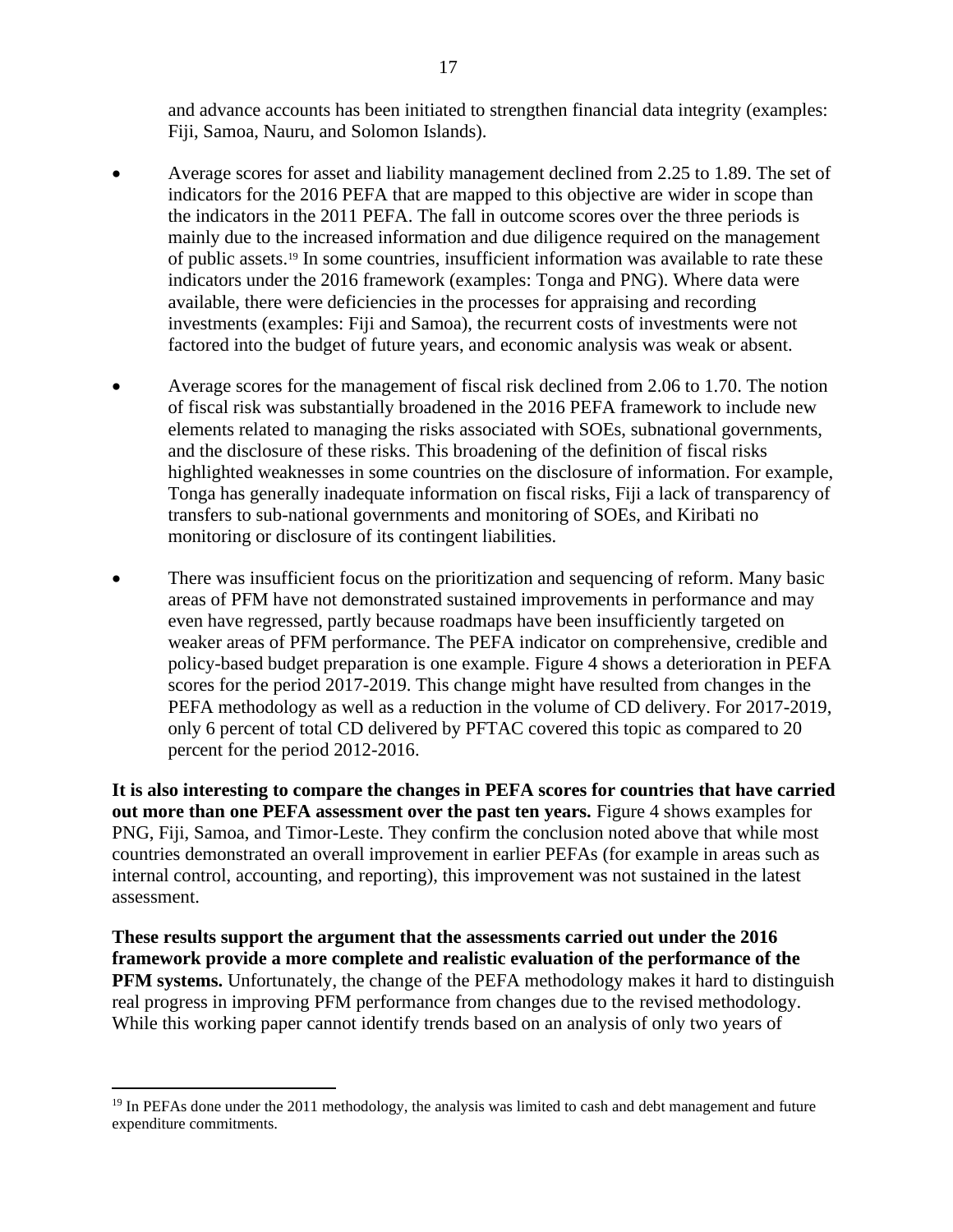results, in the future the RBM framework adopted by the IMF in 2018 should allow an assessment of progress through the achievement of milestones.



**Figure 4. PEFA Performance over Time for Fiji, PNG, Samoa and Timor-Leste<sup>20</sup>**

**Three important caveats should be noted.** The purpose of CD by PFTAC and other development partners is to focus on specific weaknesses in the PFM systems of countries benefitting from CD support, not specifically to achieve across-the-board improvements in PFM scores as measured by PEFA assessments. These CD activities, as discussed in Section IV, have been focused on specific areas of PFM where demand from the PIC governments have been high. Second, many studies<sup>21</sup> show that improvements in PFM performance tend to be slow and

*Source: PEFA reports.*

<sup>&</sup>lt;sup>20</sup> The figures for PNG 2019 and Timor-Leste 2018 are based on a draft assessment and are provisional.

<sup>21</sup> For a summary of experience across LIDCs, see Matt Andrews, 2012, *The Limits of Institutional Reform in Development: Changing Rules for Realistic Solutions*. (Cambridge, UK: Cambridge University Press). Also, see Paolo de Renzio, 2013, "Assessing and Comparing the Quality of Public Financial Management Systems: Theory,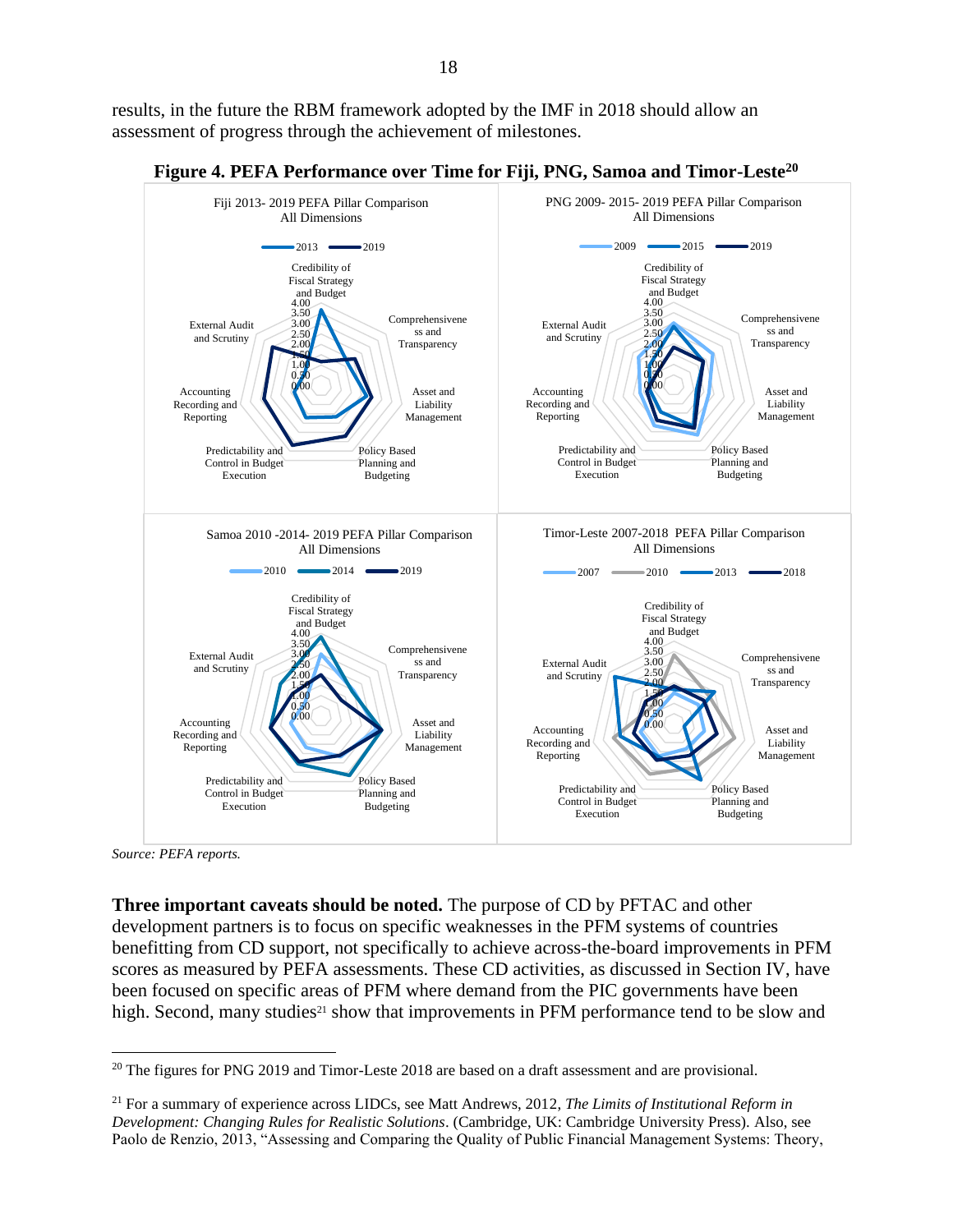incremental, especially in LIDCs. In this context, a ten-year period is not long. The results presented in Figure 3 support this conclusion. Third, it should be noted that around 42 percent of the PEFA assessment were self-assessments that occurred during the first two periods. In some cases, the results of these assessments may be less reliable because they did not go through as rigorous a peer review and validation process as regular assessments. 22

#### **IV. CAPACITY DEVELOPMENT TO SUPPORT THE STRATEGY**

#### **A. Introduction**

<span id="page-18-1"></span><span id="page-18-0"></span>**PFTAC benefits from the close relationship that has been developed between the surveillance activities provided by the Fund's Asia and Pacific Department (APD) and CD activities.** This relationship has grown in importance in the last ten years. CD activities carried out in the region by FAD<sup>23</sup> and PFTAC are closely coordinated and are related to program conditionalities in the few PICs that currently have programs or have had programs in recent years. <sup>24</sup> This close and symbiotic relationship between surveillance work and CD support in the IMF has helped to cement a strong working relationship between PFTAC and the authorities.

**PFTAC's main objective continues to be supporting the growth of strong and sustainable institutions in PICs which can implement sound macroeconomic and fiscal policies.** During the last 10 years, PFTAC has gone through three phases of funding. The focus of funding has shifted from providing CD in a few core PFM functions, to supporting the PEFA process and, most recently, to broaden the range of advice notably to strengthen the resilience of PICs' economies and create the fiscal space that will absorb some of the costs associated with natural disasters and promote inclusive growth (Figure 5). CD activities on topics such as gender budgeting, fiscal risk analysis, reform of state-owned enterprises, and public investment management have also grown in importance. In the immediate term, it will be important to reprioritize CD delivery to deal with PFM aspects of the COVID-19 crisis and protect vulnerable groups, and in the longer-term to restart economic growth through public investment and other means.

History and Evidence", Chapter 7 in Allen, R., R. Hemming, and B.H. Potter, *The International Handbook of Public Financial Management* (London: Palgrave Macmillan).

<sup>&</sup>lt;sup>22</sup> While most of these self-assessments were conducted with the support of PFTAC, they may have been less strict in the rating of indicators.

<sup>&</sup>lt;sup>23</sup> The IMF's Fiscal Affairs Department usually conducts one mission per fiscal year from headquarter to one of the PICs covering strategic topics such as review of the PFM reform roadmap or public investment management. These missions appear in the count of the PFTAC missions table since the PFM advisors participate in the missions and PFTAC finances them.

<sup>24</sup> Solomon Islands and Vanuatu.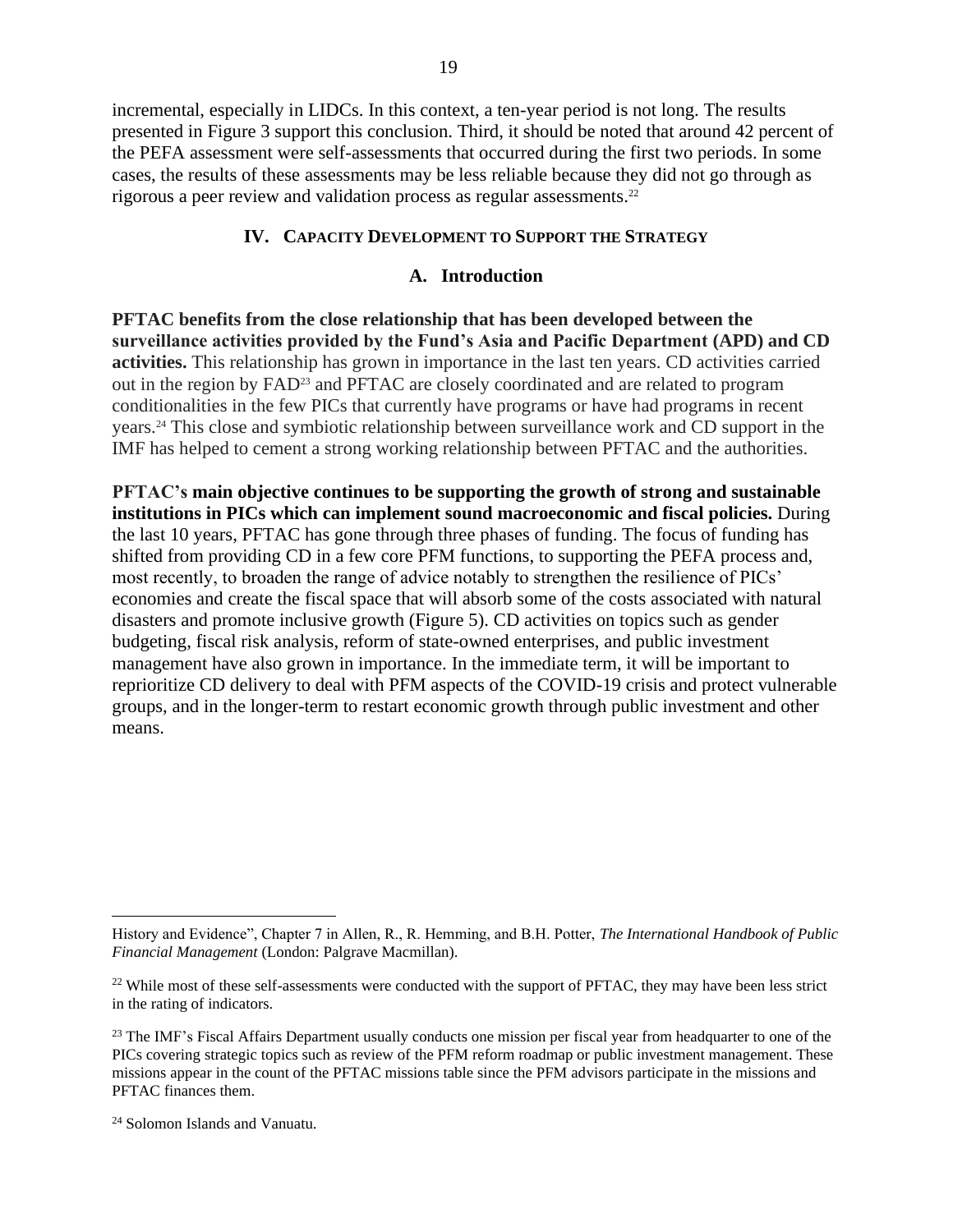| Phase III (FY09-11)                                                                                                                     | <b>Phase IV (FY12-16)</b>                                                                                                                                                                                                                                                                             | <b>Phase V (FY17-22)</b>                                                                                                                                                                                                                                                                                                                                                                                       |
|-----------------------------------------------------------------------------------------------------------------------------------------|-------------------------------------------------------------------------------------------------------------------------------------------------------------------------------------------------------------------------------------------------------------------------------------------------------|----------------------------------------------------------------------------------------------------------------------------------------------------------------------------------------------------------------------------------------------------------------------------------------------------------------------------------------------------------------------------------------------------------------|
| • Medium-term fiscal<br>framework<br>• Cash vs. accrual accounting<br>• Better coordination of<br>expenditure and revenue<br>activities | • Development and<br>implementation of PFM<br>roadmaps<br>• Core PFM reforms, e.g., cash<br>management, commitment<br>controls, and medium-term<br>budgeting<br>• Support for the PEFA process<br>including coordinating and<br>participating in PEFA<br>assessments and advising on<br>their outputs | • Improve PFM institutions and<br>legal framework<br>• Strengthen budget preparation<br>and create more<br>comprehensive, credible and<br>policy-oriented budget<br>processes<br>• Improve budget execution<br>and control, coverage and<br>quality of fiscal reporting and<br>integration of asset and<br>liability framework<br>• Strengthen identification,<br>monitoring and management<br>of fiscal risks |

*Source: PEFA reports.*

**While the scope of PFTAC's CD activities has broadened, much of the support provided in the late 1990s and early 2000s showed similarities to the CD provided today (Box 3).** This reflects the relatively slow pace of reform in many of these countries noted above. There remains a strong emphasis on supporting basic elements of PFM such as budget preparation, financial reporting, expenditure and payroll controls, and the development of an FMIS, while new elements such as gender budgeting, fiscal aspects of implementing the SDGs, and resilient infrastructure now assume greater prominence.

#### **Box 3. PFM Reforms in the PFTAC Region in the Early 1990s**

Examination of PFTAC's archive of documents from the early 1990's indicates many basic areas of PFM under discussion then are still being worked on today. Early PFTAC missions to countries such as Tonga, Kiribati and the Cook Islands focused mainly on basic elements of PFM, such as budgeting, financial reporting, fiscal and macro-economic policy advice, problems of expenditure and payroll controls, consolidation of recurrent and development expenditure in the budget, computerized vs. manual systems of accounting. An example is *PFTAC Memorandum for Files: PFM Project—Explanatory Visit to Tonga,* December 4-8, 1993.

In addition to the focus on basic reforms, the documents also indicate how strongly changes in the views of politicians and their advisors on PFM reform priorities can influence the reform agenda. In the early 1990's, for example, a strong emphasis on New Zealand/Australian-inspired reform measures emphasized: (i) devolving PFM functions to subnational governments; (ii) implementation of program and performance-related budgeting with a focus on outputs and outcomes rather than inputs; and (iii) adoption of accrual accounting and budgeting.

A 1995 report by Michael Moriarty, PFTAC Budget Advisor, emphasized the importance of capital budgeting, the linkages between capital and recurrent expenditure, and the steps needed to build program performance-based budgeting systems.

Another 1995 report by another IMF Advisor, Isaac Chow on *Accrual Accounting and Budgeting for the Government of Fiji*, sets out the rationale, benefits and implications of such an approach. These reforms were slow to bear fruit though, 25 year later, their influence can still be detected in some countries, e.g., Fiji, Samoa, and Tonga, where the challenges of implementing accrual accounting are still being faced.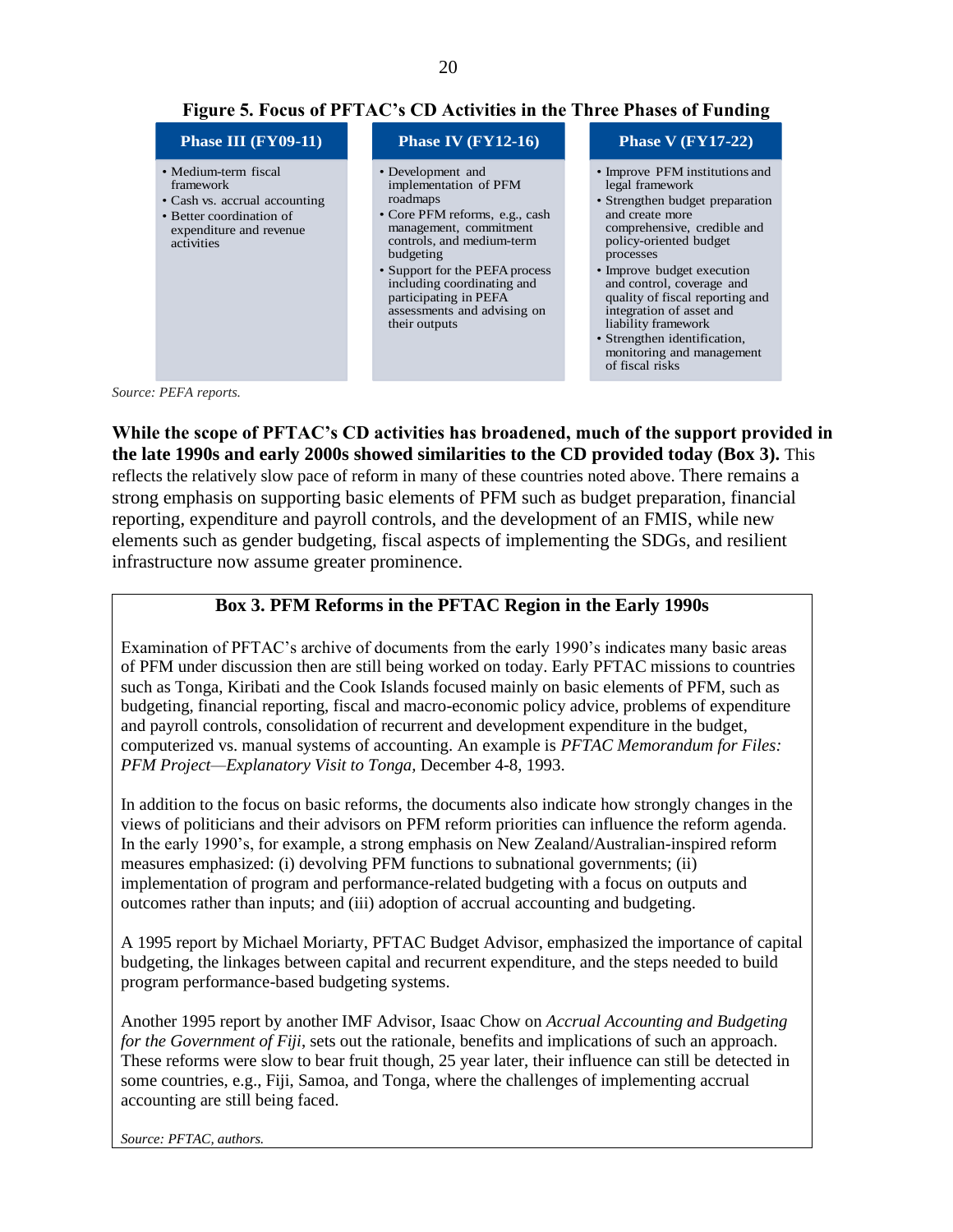**While PFTAC's workplans for PFM CD focused in the early phases on addressing weaknesses observed in PEFA assessments, a key objective for Phase V of PFTAC's program has been to align CD activities with the surveillance work of APD.<sup>25</sup>** CD workplans have become increasingly focused on addressing the major policy challenges and policy responses identified through this surveillance work**.** This has also led PFTAC to take a more multi-disciplinary, integrated approach to designing its CD strategy, consistent with the recommendations of the PFTAC Phase IV external evaluation.<sup>26</sup> Also as recommended in the evaluation, PFTAC is implementing a strengthened RBM framework based on IMF requirements (see Section III.B).

## **B. Evolution of PFTAC's Support to PICs**

<span id="page-20-0"></span>**Since 2010, the trend in PFM CD support provided by PFTAC to PICs has been increasing.**  Following the Phase III evaluation that indicated concerns with the sustainability of the PFM support provided to PICs<sup>27</sup>, a second PFM adviser was recruited by PFTAC in FY 2013. Each advisor became the principal point of contract for about eight PICs on PFM-related issues and took primary responsibility for a sub-set of PFM topics.

**Table 6 presents the evolution of CD activities carried out by PFTAC advisors during Phases III, IV and V of the program.** To have a better understanding of these trends, the data have been analyzed in phases rather than individual years which might have provided mixed messages (for example, in years where there were gaps in providing CD support due to replacements of PFM advisors). The average annual number of activities increased between Phase IV and Phase V. This increase was made possible by PFTAC securing additional resources and adding a second PFM advisor in FY13. Phase V is still mid-way through (funding ends in FY22) but the level of support provided seems to have been similar to Phase IV.

|                                                   |              | <b>Phase III</b><br>$(FY09-11)$ | -            | <b>Phase IV</b><br>$(FY12-16)$ | <b>Phase V</b><br>$(FY17$ -until 19) |                   |
|---------------------------------------------------|--------------|---------------------------------|--------------|--------------------------------|--------------------------------------|-------------------|
|                                                   | <b>Total</b> | Yearly<br>Average               | <b>Total</b> | Yearly<br>Average              | <b>Total</b>                         | Yearly<br>Average |
| <b>Total Number of Activities</b>                 | 77           | 26                              | 160          | 32                             | 104                                  | 35                |
| <b>Capacity Development</b>                       | 69           | 23                              | 149          | 30                             | 95                                   | 32                |
| Technical Assistance, of which                    | 54           | 18                              | 119          | 24                             | 79                                   | 26                |
| conducting PEFA or Roadmap Related                | 3            |                                 | 40           | 8                              | 9                                    | 3                 |
| Training (In-country and regional)                | 15           |                                 | 30           | 6                              | 16                                   |                   |
| Others (coordination meetings, conferences, etc.) | 8            | 3                               | 11           | $\mathcal{D}_{\mathcal{L}}$    | 9                                    | 3                 |

#### **Table 6. Evolution of PFTAC's CD Activities during FY09-19**

*Source: PFTAC reports, authors.* 

 $25$  Executive summary of th[e Phase V Program Document of PFTAC,](https://www.pftac.org/content/dam/PFTAC/Documents/Capacity%20Development/Program%20Documents/1700201_COVER_PFTAC%20PROGRAM%20DOCUMENT_A4_PRINT.pdf) November 2016.

<sup>26</sup>[https://www.pftac.org/content/dam/PFTAC/Documents/Capacity%20Development/Evaluation%20Reports/Final%](https://www.pftac.org/content/dam/PFTAC/Documents/Capacity%20Development/Evaluation%20Reports/Final%20PFTAC%20Evaluation%20Report.pdf) [20PFTAC%20Evaluation%20Report.pdf](https://www.pftac.org/content/dam/PFTAC/Documents/Capacity%20Development/Evaluation%20Reports/Final%20PFTAC%20Evaluation%20Report.pdf)

 $^{27}$ [In the Phase III PFTAC Evaluation Report,](https://www.imf.org/~/media/Files/Publications/PP/PP4251-Technical-Assistance-Evaluation-Program-Findings-of-Evaluations-and-Updated-Program.ashx) the section discussing lessons for the future of technical assistance indicated that "Increased resources are needed to cope with the growing demand for fiscal assistance. A second PFM advisor is needed. One PFM Advisor could focus on providing rapid response services and the second on coordinating with other TA providers to support long term PFM reforms and capacity building activities."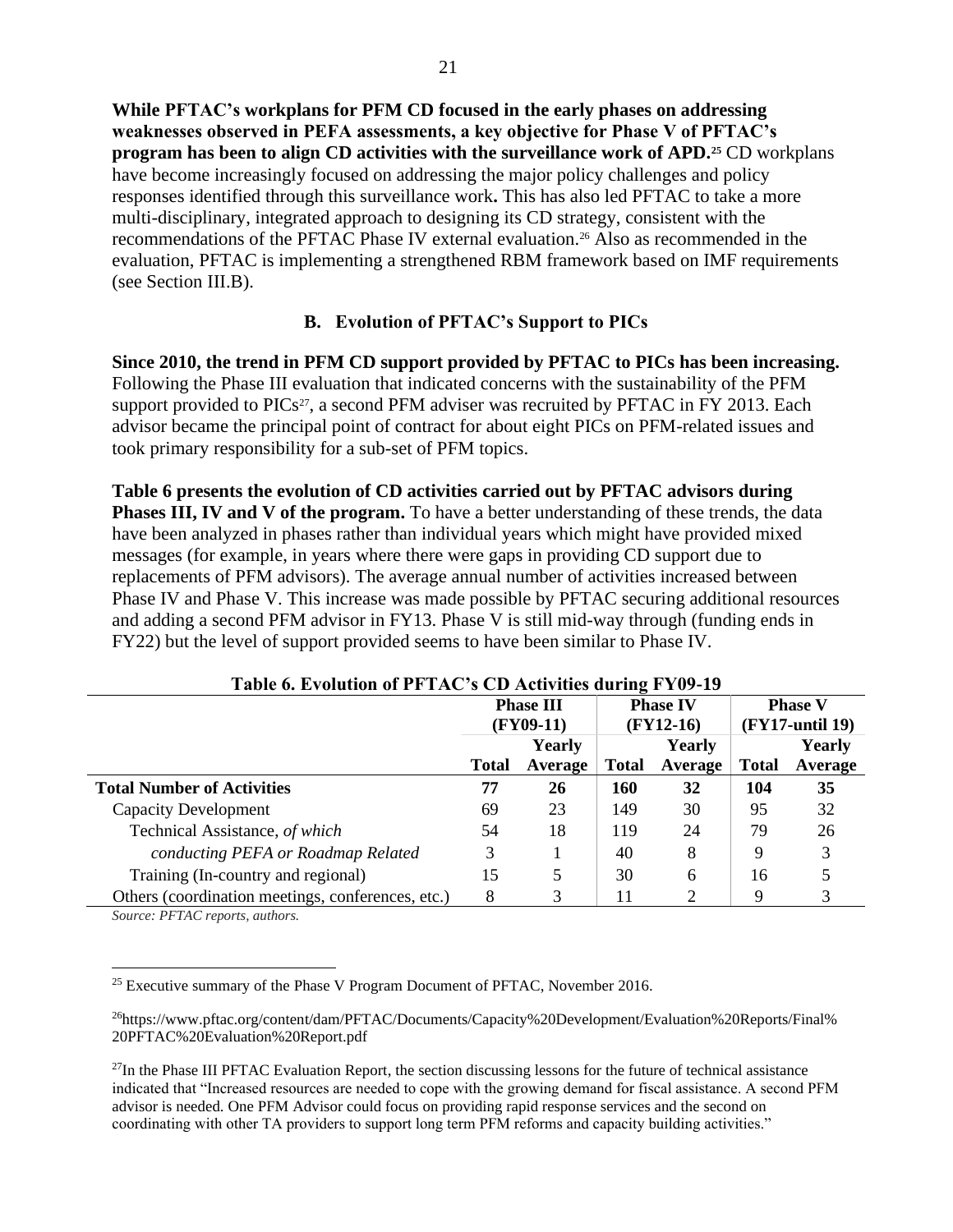#### **C. Trends in CD activities**

<span id="page-21-0"></span>**Analyzing PFTAC's support to PICs by topic illustrates the shift in the focus of CD support over the last ten years.** Figure 6 analyzes the trend of PFM-related CD activities during the three funding phases. The focus of support during Phase III was on comprehensive, credible and policy-based budget preparation. Following the endorsement by the 2010 FEMM of the PFM reform strategy, however, the emphasis of CD switched in Phase IV to the application of diagnostic tools. 24 percent of the workplan was dedicated to supporting PICs in preparing roadmaps and undertaking PEFA assessments.

**The results of the PEFA assessments have informed to a certain extent the formulation of the workplans of PFTAC, as well as other DPs who provide substantial CD support for PFM.** For example, a correlation can be established between PEFA ratings and the volume of PFTAC support for the objective of improving the coverage and quality of fiscal reporting. As noted in Section III, Phase IV of the PFTAC program has shown the lowest average PEFA score of 1.60 among all the RBM objectives (Figure 6). Reflecting the resulting demand for CD from PICs to improve performance in this area, support by PFTAC was ramped up. Currently 30 percent of the workplan of Phase V is dedicated towards improving fiscal reporting.

#### **Going forward, PFTAC's workplan should focus on PFM areas that are likely to have greater impact on the PICs:**

- Fiscal transparency is a critical element of effective fiscal management. It provides legislatures, markets, and citizens with the information they need to make efficient financial decisions and to hold governments accountable for their fiscal performance and the management and use of public resources. In 2018, The IMF adopted a framework on Enhanced Engagement on Governance, and in the wake of the COVID-19 pandemic, support to enhance transparency and address PFM governance vulnerabilities in PICs could be considered. For example, managing fiscal risks related to SOEs (which represent a substantial part of GDP in many PICs) and improving fiscal transparency have received relatively little support, perhaps reflecting lack of demand by the countries. Only 6 percent of the Phase V workplan has been dedicated to strengthening the identification, monitoring and management of fiscal risks.
- Building resilience to climate change is another important area. PICs are facing tremendous challenges related to the impacts of climate change (increased droughts, cyclones, erosion, coastal flooding, etc.). They would benefit from building resilience which would require, among others, strengthening PFM systems to allow proper mitigation and adaptation measures for addressing risks related to climate change. Tonga and the Federated States of Micronesia have undergone assessments using the IMF's Climate Change Policy Assessment (CCPA) Framework which identified *inter alia* the weaknesses and actions that need to be taken in the PFM area to strengthen resilience to climate change.
- PFTAC and other DPs are also stepping up their CD activities on gender budgeting.<sup>28</sup>

<sup>&</sup>lt;sup>28</sup> In November 2019, for example, PFTAC piloted in Tonga a PEFA assessment module on gender responsive budgeting. The ADB has carried out a similar assessment in Fiji.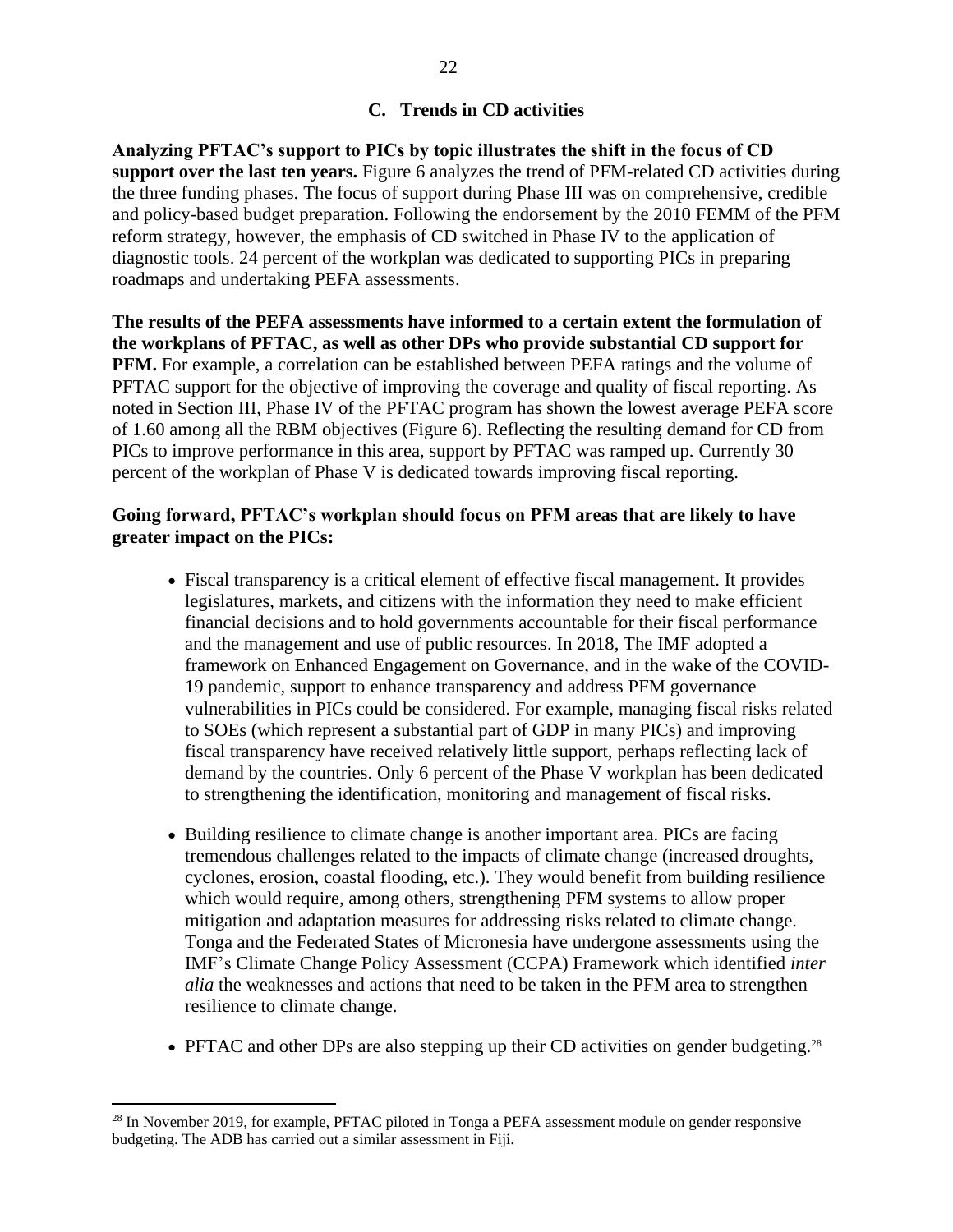

**Figure 6. Delivered CD Activities by Fiscal Topic for the Three Funding Phases**

*Source: PFTAC reports, authors.*

#### **D. Authorities' Views on PFTAC's Support**

<span id="page-22-0"></span>**The review team carried out a survey of the 16 PICs to ascertain the authorities' views of PFTAC support on PFM issues.** Ten countries responded to the survey. The main results are summarized in Box 4 (see also Annex 3). In general, the authorities felt that the support provided by PFTAC was well aligned with their needs, was well integrated with the CD provided by other DPs, and matched the priorities set out in their country roadmaps and JPAMs.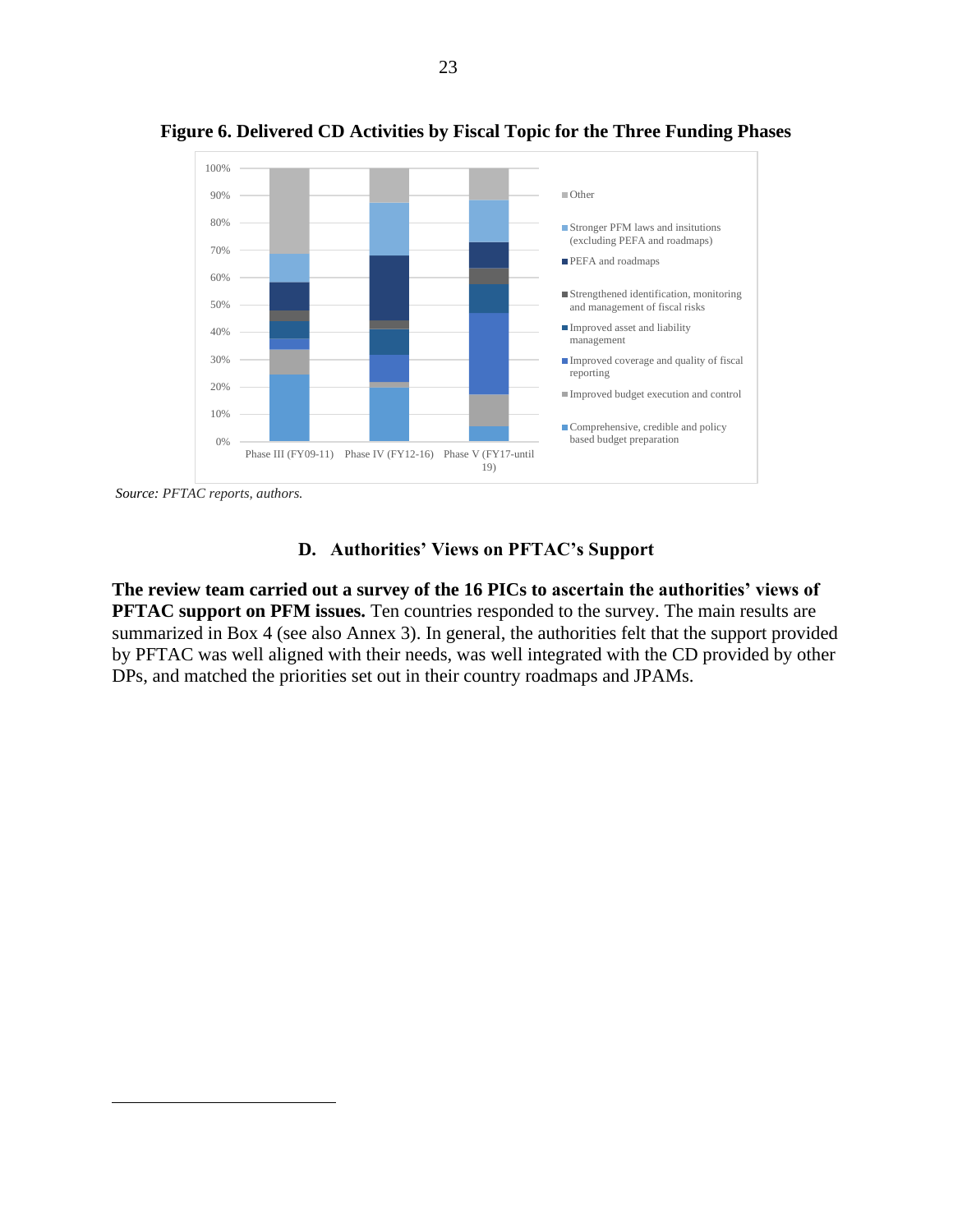#### **Box 4. Survey of PICs - Summary of Results**

The survey asked national authorities for their views about the PFM topics on which PFTAC provides support, and the modalities of this support. The main results were as follows:

- Countries greatly welcomed the support provided by PFTAC which was generally well integrated with the support of other DPs.
- Countries felt that PFTAC CD assistance supported the priorities set in the countries' PFM roadmaps.
- The CD areas which PICs had found most beneficial included cash and debt management, fiscal and financial reporting, and medium-term budgeting.
- The modalities of CD delivery that were found especially useful included longer-term CD engagement, e.g., an expert returning to the country periodically on a specific topic; one- or two-week missions focusing on a specific PFM topic; and regional or sub-regional workshops.
- Looking ahead, countries felt that PFTAC should continue to provide support on basic PFM issues such as macro-fiscal forecasting, budget preparation and execution, financial reporting, internal audit, and cash and debt management.
- Some countries would welcome more support on emerging topics such as mainstreaming climate change resilience, gender budgeting, management of state-owned enterprises, public investment management and PPPs, and fiscal risk analysis.
- Countries would welcome both national workshops and regional and sub-regional workshops on specific PFM topics, as well as standard one- or two-week PFTAC missions and longerterm CD engagement.

<span id="page-23-0"></span>*Source: Authors, based on a Survey of PICs (for details, see Annex 3).*

#### **E. Support by Other Development Partners**

**Annex 4 summarizes the available information on CD support provided by other DPs in the past two years.** The data suggest that this support has generally complemented the CD provided by PFTAC. Good informal mechanisms have been developed for PFTAC advisors and their equivalents in the other DPs to discuss PFM reform priorities in the 16 PICs and how donor resources should best be deployed and coordinated to deliver effective results. This strong level of collaboration bodes well in a region that contains many small economies spread over a huge geographical area due to which visits by PFTAC advisors are relatively infrequent and coordination can be challenging. Such coordination could be further strengthened and formalized to ensure consistent messages to the authorities on PFM priorities and solutions.

**It should be the client country that ascertains what is the best option or solution when advice is contestable due to an issue being viewed in different ways.** In many PICs, PFTAC appears to have become a trusted stakeholder to whom ministers, and senior officials can turn for good quality advice, a contribution that is valuable if hard to quantify. In providing advice, the IMF takes advantage of a strong system of internal peer review and quality control that may not be seen in other organizations. The region benefits from this process and from the value that the IMF brings in ensuring that a consistent message is provided by the various DPs.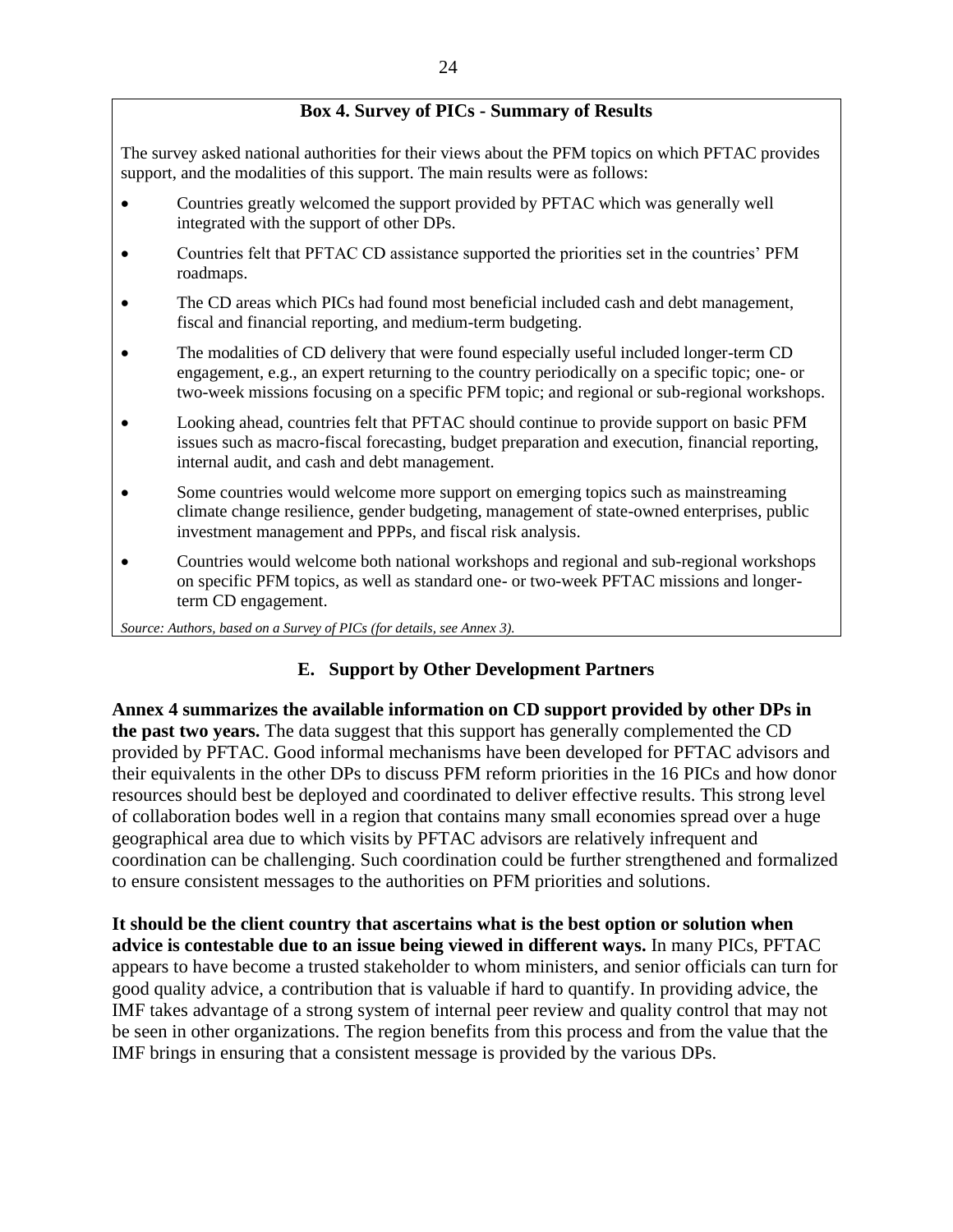#### **V. CONCLUSIONS AND RECOMMENDATIONS**

<span id="page-24-0"></span>**The following are the main conclusions of this review:**

- **In retrospect it seems that the PFM reform strategy approved by FEMM in 2010 was over-ambitious.** By focusing on the preparation of PEFA assessments and roadmaps, it broadened substantially the scope of CD support and thinned resources on areas that were weakest. The breadth of the strategy may have contributed to the mixed performance in improving PFM across the region over the past decade. Indeed, there may be an upper bound to the scope and scale of reforms that can viably be undertaken by small island states given the constraints of sheer size and accompanying capacity limitations.
- **PFTAC has played an important and catalytic role in improving PFM across the region over the last ten years.** The Center has leveraged effectively its scarce CD resources in providing advice on key areas of PFM and has had a greater impact than its size suggests. PFTAC advisors have been especially successful in building effective partnerships with other DPs and the Pacific Island Forum Secretariat (PIFS) <sup>29</sup> as well as with finance ministries, promoting and managing PEFA assessments, and piloting new and innovative tools such as "agile" PEFAs and gender based PEFA assessments (the first one carried out in Tonga). PFTAC will also participate in piloting the new PEFA climate change module. PEFA assessments have been useful in establishing benchmarks against which the performance of budgeting in key areas of PFM systems can be assessed, and improvements measured and monitored.
- **For the most part, PFM Reform Roadmaps have not fully delivered on their promises, because they have been too broad and have not fully considered capacity limitations.** Some countries (e.g., Samoa) have developed good roadmaps linked closely to PEFA assessments, focused on a few key deliverables, and including an assessment of the costs of implementing the reforms and the areas where support from PFTAC or DPs has been pledged. The roadmaps of other countries have been less successful, many containing unrealistic "wish lists" of CD activities, which are rolled forward mechanically from one roadmap to the next and have been insufficiently linked to the JPAMs.
- **The last ten years have seen 31 PEFA assessments carried out across the region, with several PICs undertaking three or more assessments.** This extensive program of diagnostic work has broadly achieved what it set out to do, namely provide a good general assessment of PFM systems across the region. It has also imposed a significant burden not only on some of the region's overstretched finance ministries but on PFTAC which has been responsible for coordinating many of the assessments. Diagnostic work should now become more granular and be targeted on specific areas identified by the PEFA assessments. Implementation should be given more emphasis than diagnosis. Periodic evaluations of PFM performance in PICs will continue to be needed. Self-

 $29$  The Pacific Islands Forum Secretariat, which provides technical and administrative support to the economic and finance ministers of the region.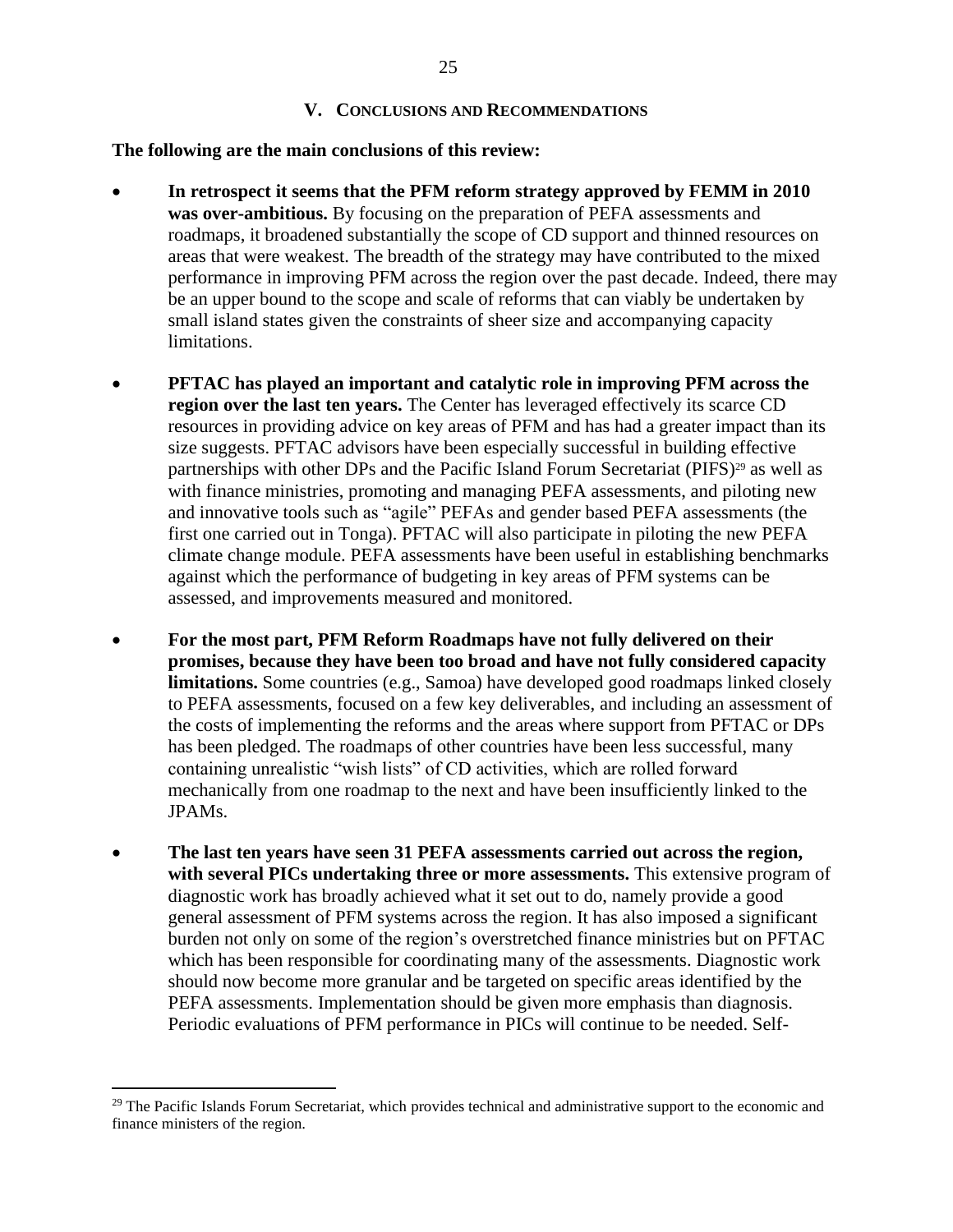assessments will not replace expert evaluations, supported by long-term engagement with the countries.

- **There have been welcome improvements in some elements of PFM across the region over the last ten years, but progress has been uneven across countries.** The areas of improvement include budget execution, accounting and fiscal reporting, but other basic areas of PFM including budget credibility, internal and external audit, and public procurement<sup>30</sup> show little change or a worsening of performance. In no country has the rate of improvement been greater than 20 percent. Leadership by the finance ministry is a critical ingredient of success. In some of the larger and more advanced PICs (e.g., Samoa), a PFM reform unit has been established to manage the reform process. This is a good model but may be hard to replicate in countries with very small finance ministries and weak capacity in line ministries.
- **In planning CD activities, more account could be taken of the widely differing capacity levels across the region.** A few countries (e.g., Samoa, Tonga) have relatively advanced PFM systems and are ready to introduce "second-generation" PFM reforms such as accrual accounting, whole of government reporting, and fiscal risk analysis. But this pattern is not typical of the region. Some PICs—examples are the Solomon Islands, Nauru, and the RMI—remain heavy users of capacity supplementation provided by DPs, notably officials and advisors from Australia and New Zealand, some of whom hold very senior line management positions in the government. Developing human capacity and skills in basic areas of PFM such as revenue forecasting, budget preparation and accounting remains a priority for reform in these very small island economies.
- **Political support for PFM reform varies across the region.** In a few countries (examples are the Solomon Islands and Nauru), patronage systems and widespread use of Constituency Development Funds (CDFs) and similar arrangements dominate decision making on the budget and fiscal policy, limiting the scope for measures to improve PFM performance and fiscal transparency, and providing plentiful opportunities for potential rent seeking. Organizational fragmentation in some PICs—examples include separate systems for capital and recurrent budgeting ("dual budgeting") and the separation of ministries of planning and finance—may also contribute to inefficiencies in PFM and possible governance vulnerabilities.
- **The Pacific region is particularly vulnerable to the impacts of climate change, through rising sea levels, stronger and more frequent cyclones and other weatherrelated incidents.** The countries face increased costs of adaptation and climate-resilient infrastructure investments. Various sources and channels of climate financing may be available to them. The conditions to access climate finance vary, including meeting certain fiduciary criteria and demonstrating relatively robust PFM systems, particularly when a country seeks to become an accredited National Implementing Entity (NIE). Efforts to strengthen PFM and access to climate financing is a laudable objective. However, the mixed and incremental improvements in PFM observed in the region over the past decade highlight the challenges that will likely be faced by many countries in meeting the conditions sought by climate financiers that are not necessarily

<sup>&</sup>lt;sup>30</sup> Note that external audit and public procurement are not included in PFTAC's CD activities.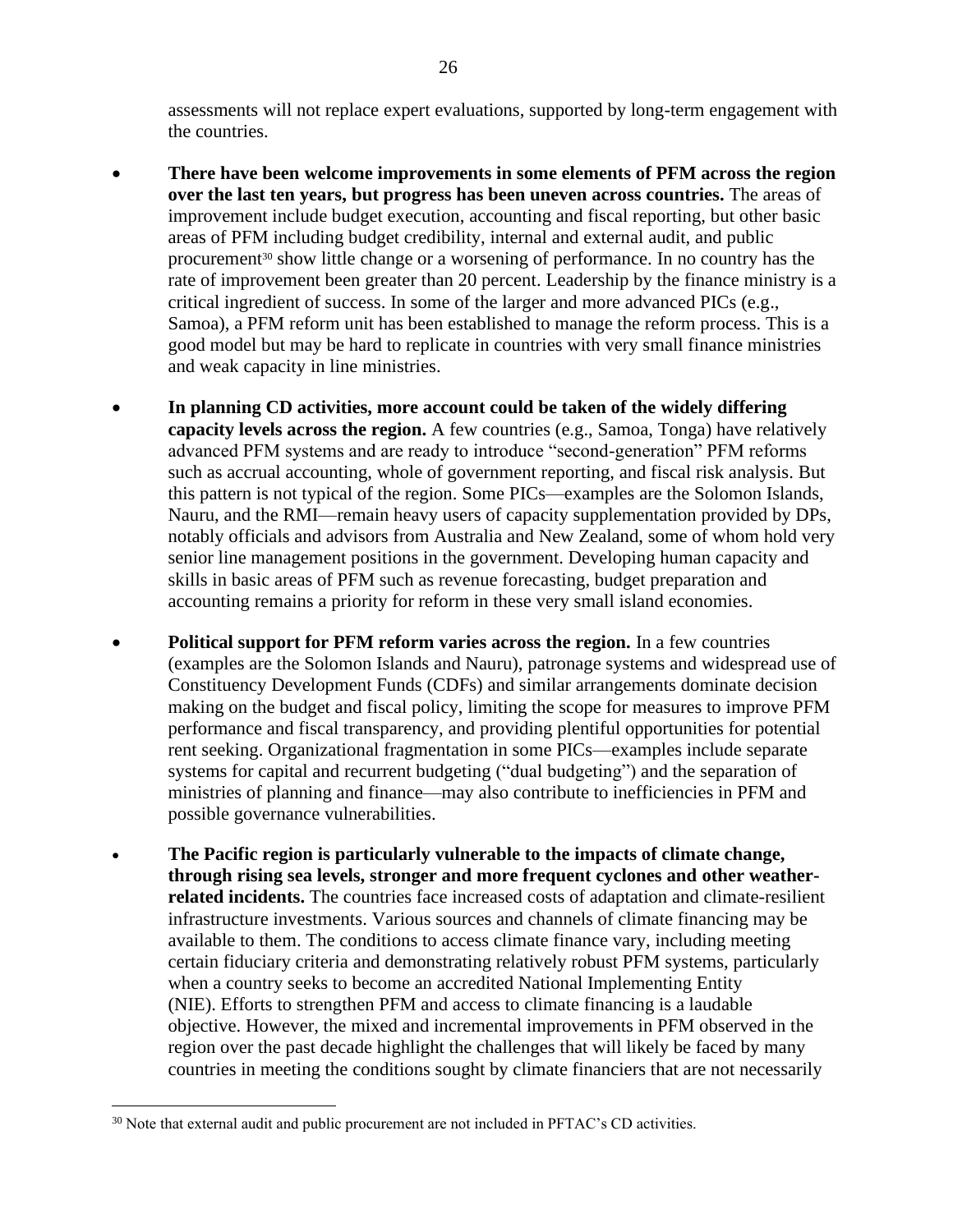clearly defined. Diagnostic tools developed (or under development) by the IMF and other DPs can help address these issues.<sup>31</sup>

• **Finally, the COVID-19 crisis will clearly have a decisive impact on future requirements for PFM-related CD support in the region, both in the form of shortterm crisis relief measures and, over the medium-term, efforts to kick start economic growth.** By bypassing and/or streamlining existing control systems to deliver emergency measures rapidly, the crisis may enhance risks of financial irregularities and the need for measures to mitigate such risks. Strong internal and external audit systems will have a key role to play in mitigating these risks. The crisis may also help accelerate improvements in fiscal transparency and the deployment of new digital solutions to manage public resources. A series of special notes by the IMF's Fiscal Affairs Department on the COVID-19 crisis highlights some of these issues and the useful tools that countries can apply in public investment management, cash management, cash transfers to vulnerable groups, management of fiscal risks, and opportunities for digitalization.<sup>32</sup>

#### **Our main recommendations for the next five-year period are as follows:**

- **Over the next five years, PICs should focus on developing less ambitious but more focused PFM reform roadmaps.** Reform measures should be limited in number and realistically sequenced. Governments may wish to assess whether new reforms may help the completion of ongoing reform processes or delay them. Linkages between roadmaps and the JPAMs, and with IMF surveillance and other DPs' budget support operations, should be improved. PFTAC, in coordination with other DPs, could develop some "good practice" templates for roadmaps and conduct training workshops with the PICs to implant concepts of good practice.
- **Areas of basic budgetary and PFM practices will require continued and sustained support from PFTAC and other DPs over the coming years.** Analysis of the results of the IMF's RBM framework should allow in the future to assess the progress of implementation of PFM reforms through the achievement of indicated milestones, and also would inform the areas that would need further attention and support. In the post-COVID period, opportunities should arise for increased use of digital technology in PFM processes, and to improve the delivery of services to vulnerable citizens.
- **During the period 2020-2025, no more than one PEFA assessment should be carried out in each country.** More emphasis should be given to self-assessments and the use of "agile" PEFAs that are being piloted by the PEFA Secretariat, or partial assessments focused on updating a selection of critical indicators. Diagnostics focused on the impacts of climate change and the PFM implications—for example, through the climate-related modules of PIMA and PEFA that are being developed—should also be prioritized.

<sup>&</sup>lt;sup>31</sup> For example, the IMF's Climate Change Policy Assessment (CCPA) tool. A PEFA Climate module and a climate module for the IMF's Public Investment Management Assessment (PIMA) tool are both under development.

<sup>32</sup> See<https://www.imf.org/en/Publications/SPROLLs/covid19-special-notes>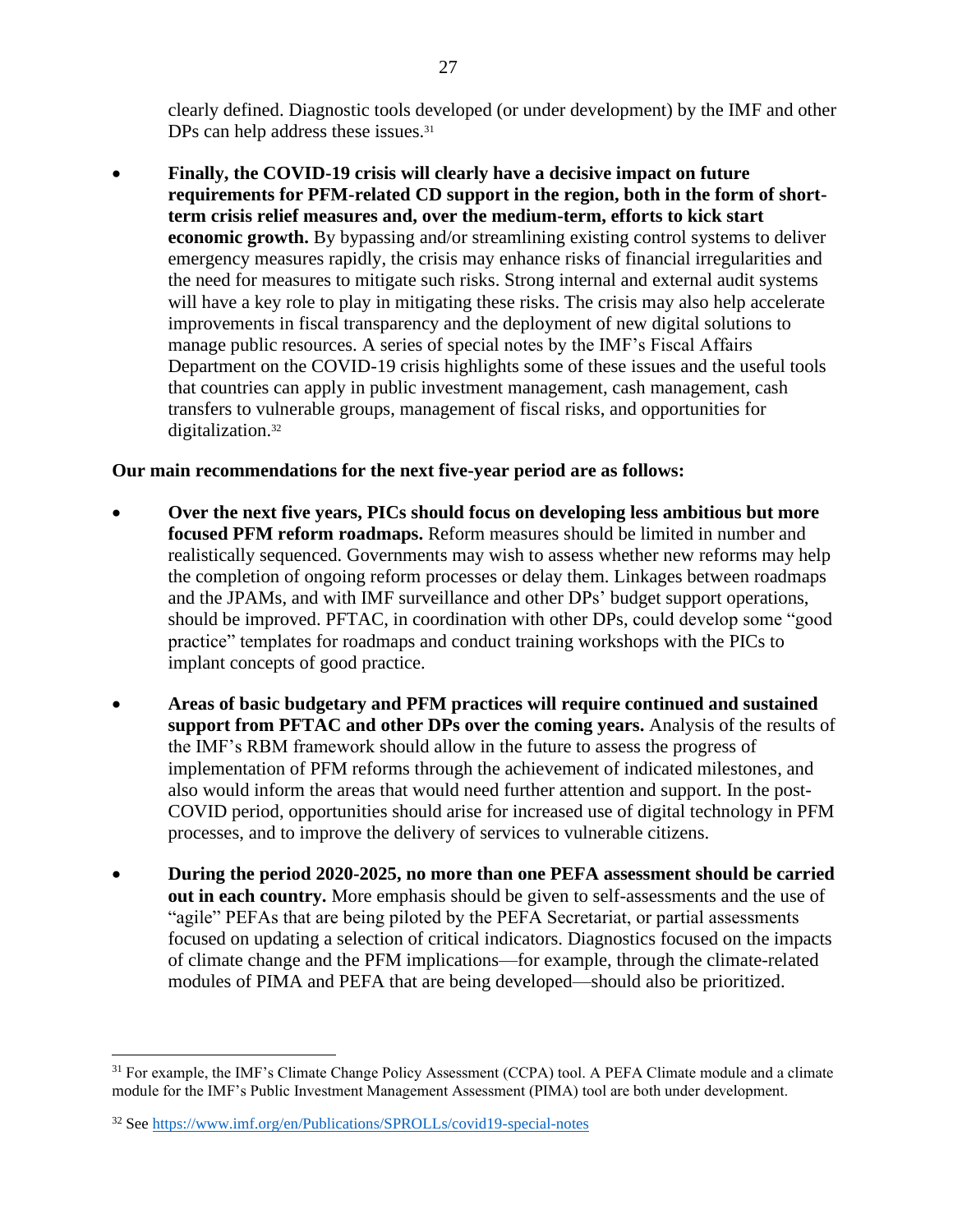PFTAC, in coordination with other DPs, could develop some "good practice" templates for roadmaps and conduct training workshops with the PICs.<sup>33</sup>

- **Countries should pay attention to PFM areas in which they are especially weak**. Examples include better management of climate change and responding to natural disasters; public infrastructure maintenance and investment; measures to overcome gender inequalities; and oversight of state-owned enterprises. Those countries with stronger capacity will be better placed to make early progress in these areas.
- **Improving fiscal transparency should be a key area of reform.** There are some good performers across the region such as Samoa and the Cook Islands, but in many other countries, performance is weak in this area. External scrutiny by independent audit institutions, civil society and other stakeholders is lacking because much fiscal information is not available in a timely manner. There is a need to improve the effectiveness of oversight bodies and empower them to make and enforce policy recommendations and deal with any financial irregularities. The regional audit authority has been pressing for more transparency and accountability in governments' fiscal policies and operations.<sup>34</sup>
- **The COVID-19 crisis has shown that new technologies and ways of communication could benefit future modalities of CD delivery, making it more interactive and flexible.** The use of webinars, peer learning through remote exchange, or even remote CD missions could be good supplements to hands-on in person CD delivery. This would allow a closer engagement with authorities and in many cases permit larger groups to participate and more lively discussions.

<sup>33</sup> PEFA Secretariat Guidance Documents, *Volume IV—Using PEFA for PFM Improvement,* which was successfully piloted in Fiji and Tonga (remotely).

<sup>34</sup> As stated in the Strategic Plan 2014-2024 of the Pacific Association of Supreme Audit Institutions (PASAI), which is the regional branch of the International Organization of Supreme Audit Institutions (INTOSAI). This Plan gives priority to strengthening the independence of countries' SAIs, as a means of improving fiscal transparency and the accountability of national governments. PASAI's 2015 report on accountability and transparency showed that while some progress has been made in the control of corruption, community participation in the budget, and public availability of information, much work is still needed to strengthen the role of legislatures in scrutinizing the budget, corporate governance and media freedom and independence.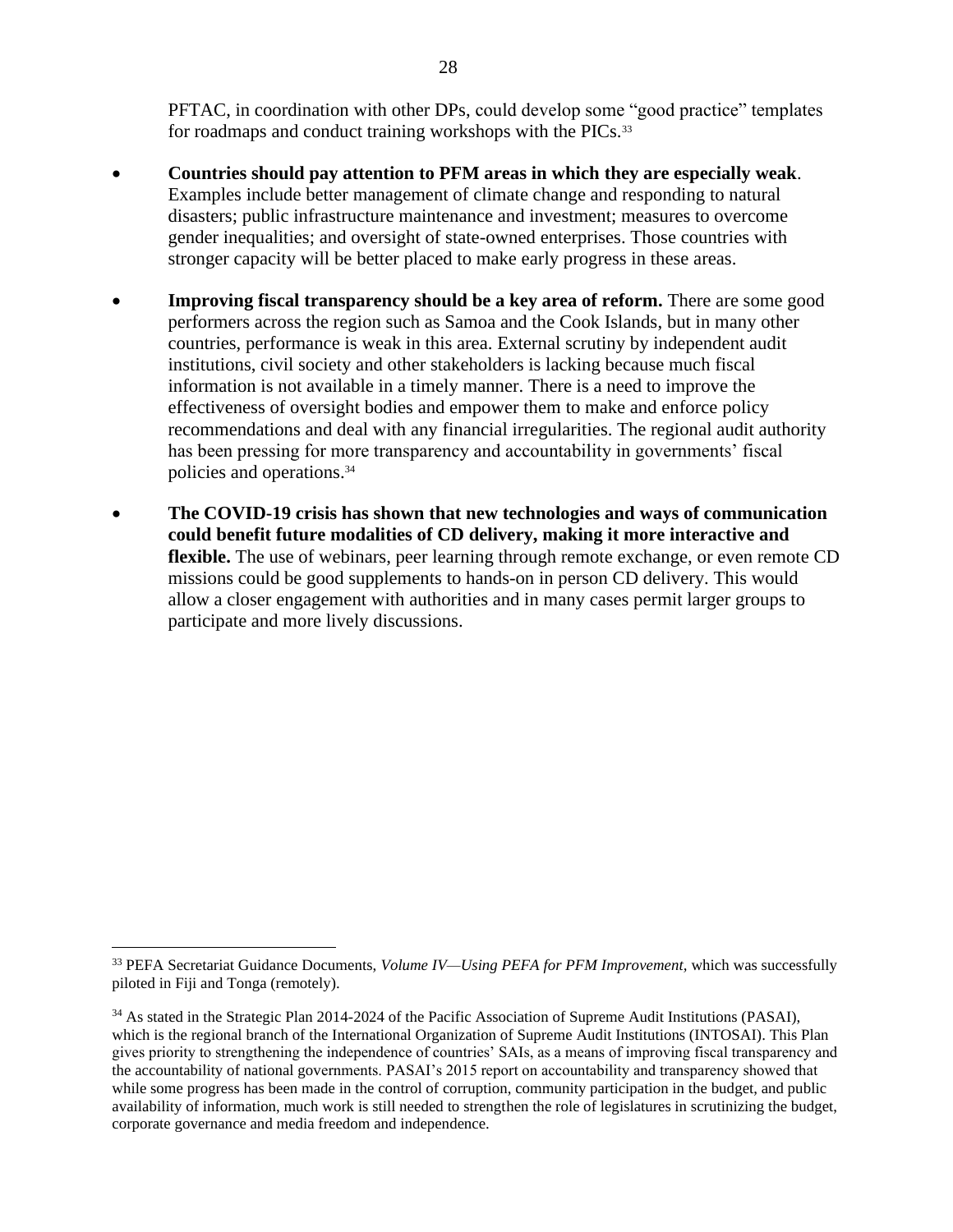| <b>Table A1. List of PEFA Assessments</b> |                  |      |                                                              |                                     |                                           |                                                          |  |  |
|-------------------------------------------|------------------|------|--------------------------------------------------------------|-------------------------------------|-------------------------------------------|----------------------------------------------------------|--|--|
| <b>Number</b>                             | <b>Country</b>   | Year | PEFA done by                                                 | <b>Type of</b><br><b>Assessment</b> | <b>Reviewed</b><br>by PEFA<br>Secretariat | <b>Lead Agency</b>                                       |  |  |
| $\mathbf{1}$                              | Cook Islands     | 2011 | Government of<br>Cook Islands                                | Self-<br>Assessment                 | <b>YES</b>                                | <b>IMF</b> Leading Agency                                |  |  |
| $\overline{2}$                            | Cook Islands     | 2013 | Government of<br>Cook Islands                                | Self-<br>Assessment                 | NO                                        |                                                          |  |  |
| $\mathfrak{Z}$                            | Cook Islands     | 2015 | <b>PFTAC</b>                                                 | Donor                               | <b>YES</b>                                | <b>IMF</b> leading Agency/PIF<br>Contributing            |  |  |
| $\overline{4}$                            | Fiji             | 2013 | <b>PFTAC</b>                                                 | Donor                               | <b>YES</b>                                | <b>IMF</b> Leading Agency                                |  |  |
| 5                                         | Fiji             | 2019 | <b>PFTAC</b>                                                 | Donor                               | <b>YES</b>                                | Government with WB are<br>leading the assessment         |  |  |
| 6                                         | <b>FSM</b>       | 2013 | Government of<br><b>FSM</b>                                  | Self-<br>Assessment                 | <b>YES</b>                                | <b>IMF</b> Leading/Contributing<br>AusAID                |  |  |
| $\overline{7}$                            | <b>FSM</b>       | 2016 | Government of<br><b>FSM</b>                                  | Self-<br>Assessment                 | NO                                        |                                                          |  |  |
| 8                                         | Kiribati         | 2010 | Government of<br>Kiribati                                    | Self-<br>Assessment                 | <b>YES</b>                                | Leading Agency ADB                                       |  |  |
| $\overline{9}$                            | Kiribati         | 2017 | <b>PFTAC</b>                                                 | Donor                               | NO                                        |                                                          |  |  |
| $\overline{10}$                           | Marshall Islands | 2012 | Government of<br>Marshall Islands                            | Self-<br>Assessment                 | <b>YES</b>                                | IMF leading Agency/PIF<br>Contributing                   |  |  |
| 11                                        | Nauru            | 2010 | Government of<br>Nauru/ADB                                   | Donor 5                             | <b>YES</b>                                | Leading Agency ADB                                       |  |  |
| 12                                        | Niue             | 2011 | Government of<br>Niue                                        | Self-<br>Assessment                 | <b>YES</b>                                | IMF leading Agency/EU,<br><b>NZAID Contributing</b>      |  |  |
| 13                                        | Palau            | 2013 | <b>PFTAC</b>                                                 | Donor                               | NO                                        |                                                          |  |  |
| $\overline{14}$                           | <b>PNG</b>       | 2008 | Government of<br><b>PNG</b>                                  | Self-<br>Assessment                 |                                           | WB Leading/ADB,<br>AusAID contributing                   |  |  |
| 15                                        | <b>PNG</b>       | 2015 | <b>IMF/PFTAC</b>                                             | Donor                               | <b>YES</b>                                | IMF leading Agency/<br>Contributing ADB, WB,<br>AusAID   |  |  |
| 16                                        | <b>PNG</b>       | 2019 | <b>IMF/PFTAC</b>                                             | Donor                               | <b>YES</b>                                | PFTAC/IMF leading<br>Agency/EU, WB, UNDP<br>Contributing |  |  |
| 17                                        | Samoa            | 2010 | Government of<br>Samoa                                       | Self-<br>Assessment                 | <b>YES</b>                                | Government leading/EU<br>Contributing                    |  |  |
| 18                                        | Samoa            | 2014 | Government of<br>Samoa and<br><b>PFTAC</b>                   | Self-<br>Assessment                 | <b>YES</b>                                | <b>IMF</b> Leading/Contributing<br>AusAID                |  |  |
| 19                                        | Samoa            | 2019 | IMF/PFTAC                                                    | Donor                               | <b>YES</b>                                | <b>IMF/PFTAC Leading</b>                                 |  |  |
| 20                                        | Solomon Islands  | 2012 | EU financed                                                  | Donor                               | <b>YES</b>                                | EU Leading/Contributing<br>IMF, AusAID, WB               |  |  |
| 21                                        | Timor-Leste      | 2010 | ADB                                                          | Donor                               | <b>YES</b>                                | <b>IMF</b> Leading                                       |  |  |
| $\overline{22}$                           | Timor-Leste      | 2013 | EU                                                           | Donor                               | <b>YES</b>                                | EU Leading/Contributing<br>AusAID, WB, IMF               |  |  |
| 23                                        | Timor-Leste      | 2018 | <b>PFTAC</b>                                                 | Donor                               | <b>YES</b>                                | Leading Government and<br><b>WB</b>                      |  |  |
| 24                                        | Tonga            | 2010 | Joint Government<br>of Tonga and<br>donors (AUSAID<br>& ADB) | Donor                               | <b>YES</b>                                | Leading<br>AusAID/Contributing<br>ADB, WB                |  |  |
| 25                                        | Tonga            | 2015 | <b>PFTAC</b>                                                 | Donor                               | <b>YES</b>                                | Leading AusAID                                           |  |  |

#### **ANNEX 1. DETAILED LIST OF PEFA ASSESSMENTS SINCE 2010**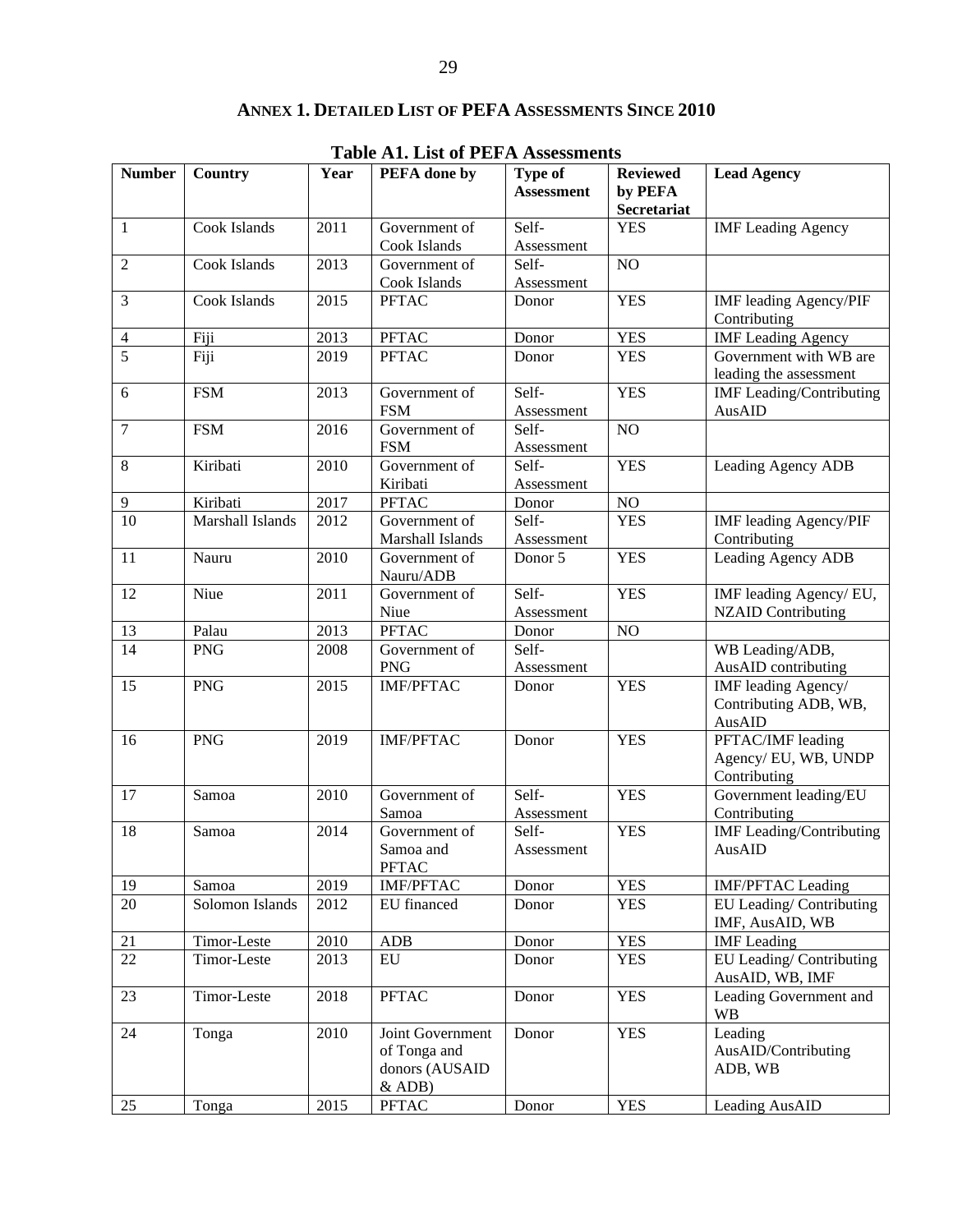| 26 | Tonga   | 2019 | PFTAC                    | Donor               | <b>YES</b>     | Leading IMF_PFTAC/<br>Contributing WB,<br><b>ADAFT</b> |
|----|---------|------|--------------------------|---------------------|----------------|--------------------------------------------------------|
| 27 | Tuvalu  | 2011 | <b>ADB</b>               | Donor               | <b>YES</b>     | Leading ADB                                            |
| 28 | Tokelau | 2014 | EU / (PFTAC<br>support)  | Donor               | N <sub>O</sub> |                                                        |
| 29 | Tokelau | 2017 | Government of<br>Tokelau | Self-<br>Assessment | N <sub>O</sub> |                                                        |
| 30 | Vanuatu | 2009 | Government of<br>Vanuatu | Self-<br>Assessment | <b>YES</b>     | Leading EU                                             |
| 31 | Vanuatu | 2013 | Government of<br>Vanuatu | Self-<br>Assessment | <b>YES</b>     | Leading Government<br>/Contributing AusAID,<br>EU      |

*Source: PFTAC, PEFA Secretariat.*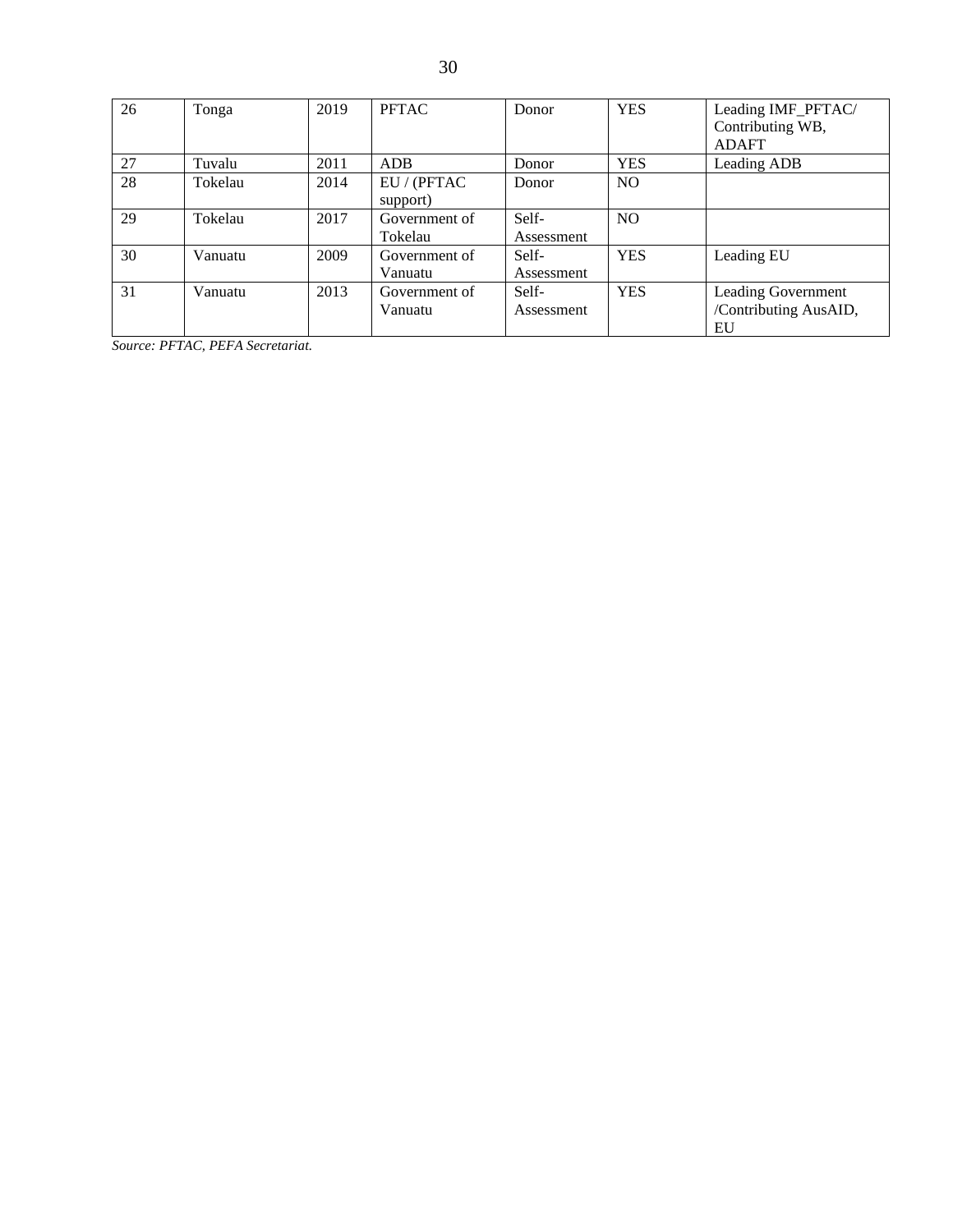#### **ANNEX 2. SUMMARY OF MAIN REVISIONS TO THE PEFA FRAMEWORK, 2005 TO 2016**

#### *Revision between 2005 and 2011 PEFA frameworks*

The main change between the 2005 and 2011 PEFA frameworks was related to the expansion of the indicators PI-2, PI-3 and PI-19. The 2011 methodology added to the evidence required for scoring indicators and made the scoring more stringent:

- PI-2 Aggregate expenditure outturn compared to original approved budget: the dimensions remained the same, but the score was made more stringent and included overseas development assistance.
- PI-3 Revenue outturns: a more detailed explanation of factors causing deviation from the budget was required, and an assessment of the impact of PI-3 on other indicators.
- PI-19 Public procurement—transparency, competition, and complaints mechanisms: the dimensions were enlarged.

#### *Revision between 2011 and 2016 PEFA frameworks*

The 2016 revision added four new indicators (i) PI-11: Public investment management, (ii) PI-12: Public asset management, (iii) PI-13: Debt management, and (iv) PI-14: Macro economic and fiscal forecasting. Three indicators from the 2011 framework related to donor practices were removed and merged them with other indicators. The other main changes can be summarized as follows:

- Making the baseline standards for good performance more stringent.
- Giving greater emphasis to internal financial control and institutions of accountability (especially, Supreme Audit Institutions and Public Accounts Committees).
- Introducing greater public access to financial information including budget documentation and inyear and end-year financial reports.
- Greater emphasis on the use of macro-fiscal forecasts, the adoption of a medium-term perspective in budgeting, and the alignment of strategic plans with budget allocations.
- Expanding revenue administration to include tax and nontax revenues.
- Incorporating the performance of government entities in delivering public services.
- Calibrating the scoring to take note of materiality and the size of the indicator set.
- A score of D due to insufficient information is distinguished from a D score due to low-level performance by the use of an asterisk—that is,  $D^*$ . The aggregation of multidimensional indicators containing  $D^*$  scores is no different from aggregation with other  $D$  scores. Aggregate indicator scores do not include an asterisk, and thus the insufficiency of information is only noted at the dimension level.
- Aligning PEFA's methodology and terminology with the IMF's Government Finance Statistics Manual 2014, with global standards and related tool.

*Source: PEFA reports.*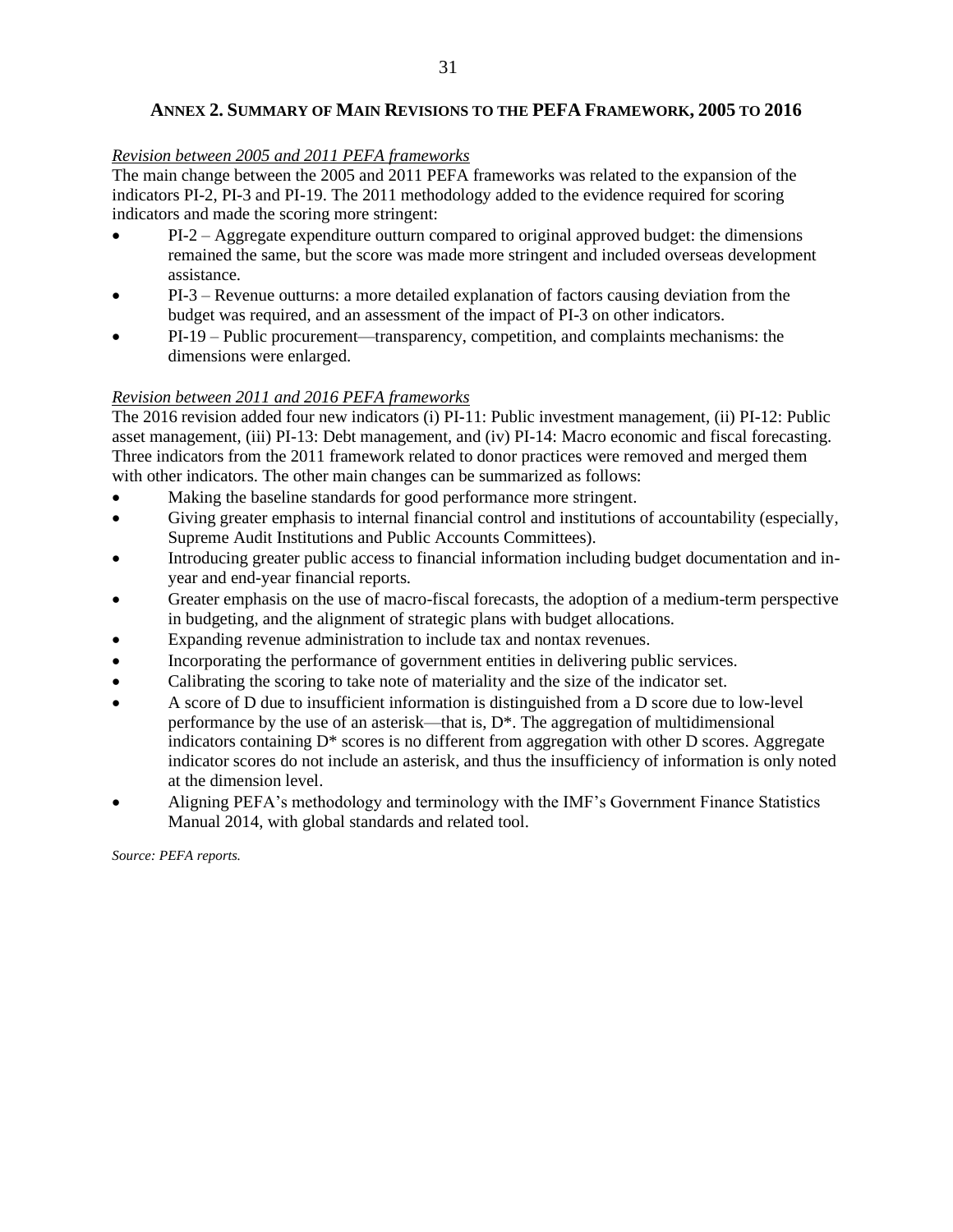#### **ANNEX 3. SURVEY FOR MEMBER COUNTRIES ON PFTAC PFM CD ACTIVITIES**

#### **1. PFTAC PFM CD Activities – Provided since 2010:**

For this section, please think about the CD activities provided by PFTAC to your Department/Ministry in the past.

#### **Across your Department/Ministry, which PFM areas have received the most beneficial CD support from PFTAC?**

[Please select all that apply]

- [ ] Strategic Budgeting and Planning [ ] Fiscal Risk Analysis [ ] Medium-term budgeting [ ] Budget Preparation [ ] Budget execution and internal control [ ] Fiscal and financial reporting [ ] Internal audit [ ] Public investment management and/or **PPPs** [ ] Management of state-owned enterprises [ ] Climate change resilience [ ] Other (please specify) \_\_\_\_\_\_\_\_\_\_\_\_\_\_\_\_\_\_\_\_\_\_\_\_\_\_
- [ ] Cash and debt management

## **Which modes of CD delivery were most effective for you and your staff?**

[Please select all that apply]

[ ] Diagnostic missions, such as support for PEFA Assessments

[  $\vert$  One- or two-week missions by one or more PFM experts focusing on a specific topic

[ ] Longer-term CD engagement, e.g., an expert returning to the country every few months on a specific topic

[ ] National workshops and seminars

[ ] Regional workshops and seminars

## **In general, does PFTAC CD assistance support the priorities identified in your PFM**

**Reform Roadmap?** [Please select one option]

[] Directly supports our Roadmap priorities

[ ] Supports priorities that have changed since the Roadmap was developed

[] Does not support our Roadmap priorities

 $[ ] N/A -$  we do not have a PFM Reform Roadmap

#### **Please provide any other comments on the assistance previously received from PFTAC:**

## **2. PFTAC PFM CD Activities – Going Forward:**

For this section, please think about the capacity development activities you would like to receive from PFTAC in the future (i.e., next 5-10 years).

#### **In the coming years, which PFM areas should be priorities for PFTAC CD activities?**

*[Please select all that apply]*

- [ ] Strategic Budgeting and Planning
- [ ] Fiscal Risk Analysis
- [] Medium-term budgeting
- [ ] Budget Preparation
- [ ] Budget execution and internal control
- [ ] Fiscal and financial reporting
- [ ] Cash and debt management
- [ ] Internal audit
- [ ] Public investment management and/or
- **PPPs**
- [] Management of state-owned enterprises
- [ ] Climate change resilience

\_\_\_\_\_\_\_\_\_\_\_\_\_\_\_\_\_\_\_\_\_\_\_\_

[ ] Other (please specify)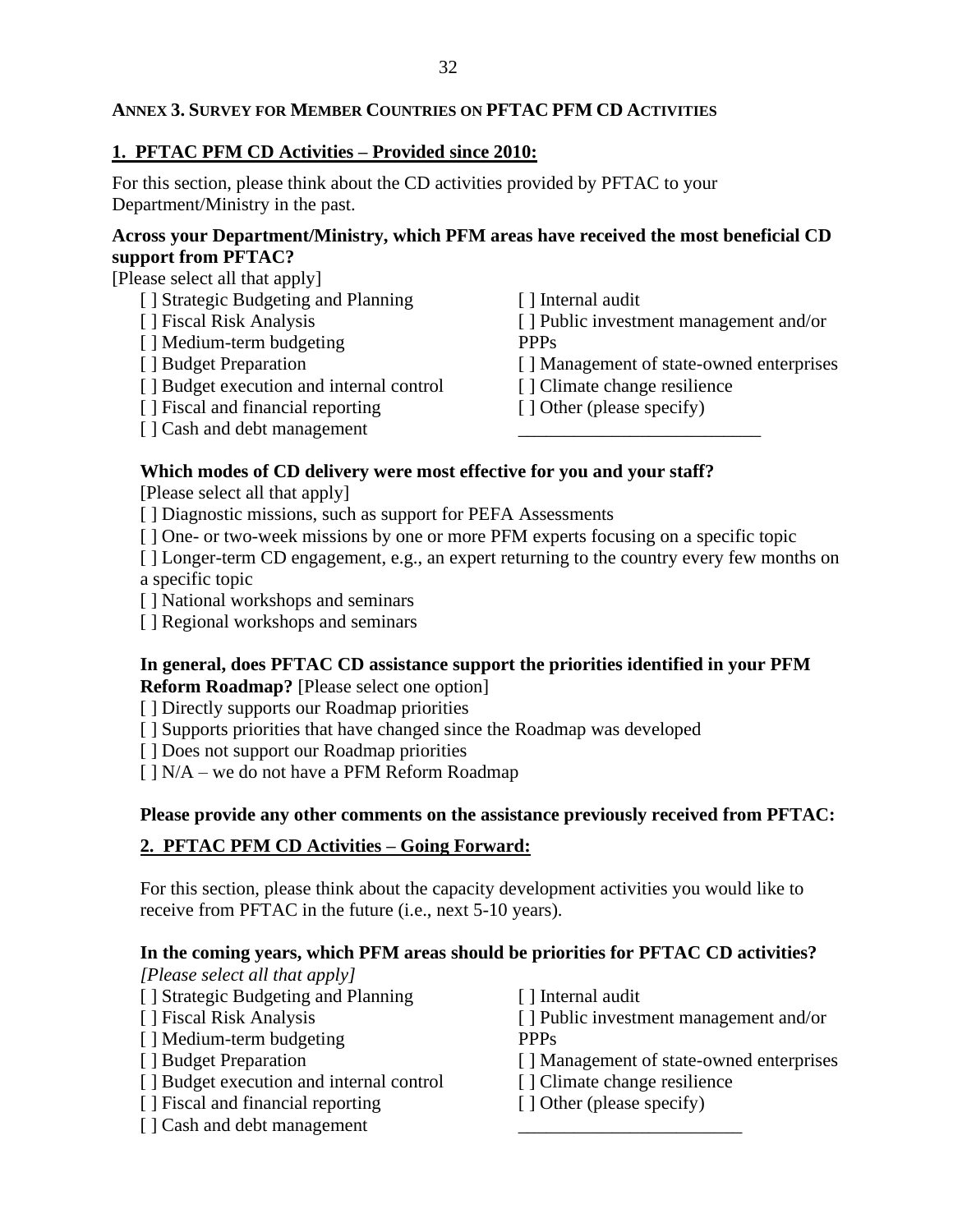## **Should PFTAC continue to focus on providing support for PEFAs and other diagnostic**

**assessments?** *[Please select only one option]*

- [] Maintain current level of support for diagnostic assessments
- [ ] Support diagnostic assessments less frequently
- [ ] Focus on specific PFM topics, with no support for diagnostic assessments

**Comment** *[optional]*: \_\_\_\_\_\_\_\_\_\_\_\_\_\_\_\_\_\_\_\_\_\_\_\_\_\_\_\_\_\_\_\_\_\_\_\_\_\_\_\_\_\_\_\_\_\_\_\_

## **How should PFTAC CD activities be delivered?** [Please select all that apply]

[  $\vert$  One- or two-week missions by one or more PFM experts focusing on a specific topic [ ] Longer-term CD engagement, e.g., an expert returning to the country every few months on a specific topic

[] National workshops and seminars

[ ] Regional workshops and seminars

Please provide any other comment on PFTAC PFM Capacity Development Activities going forward:

*[optional]*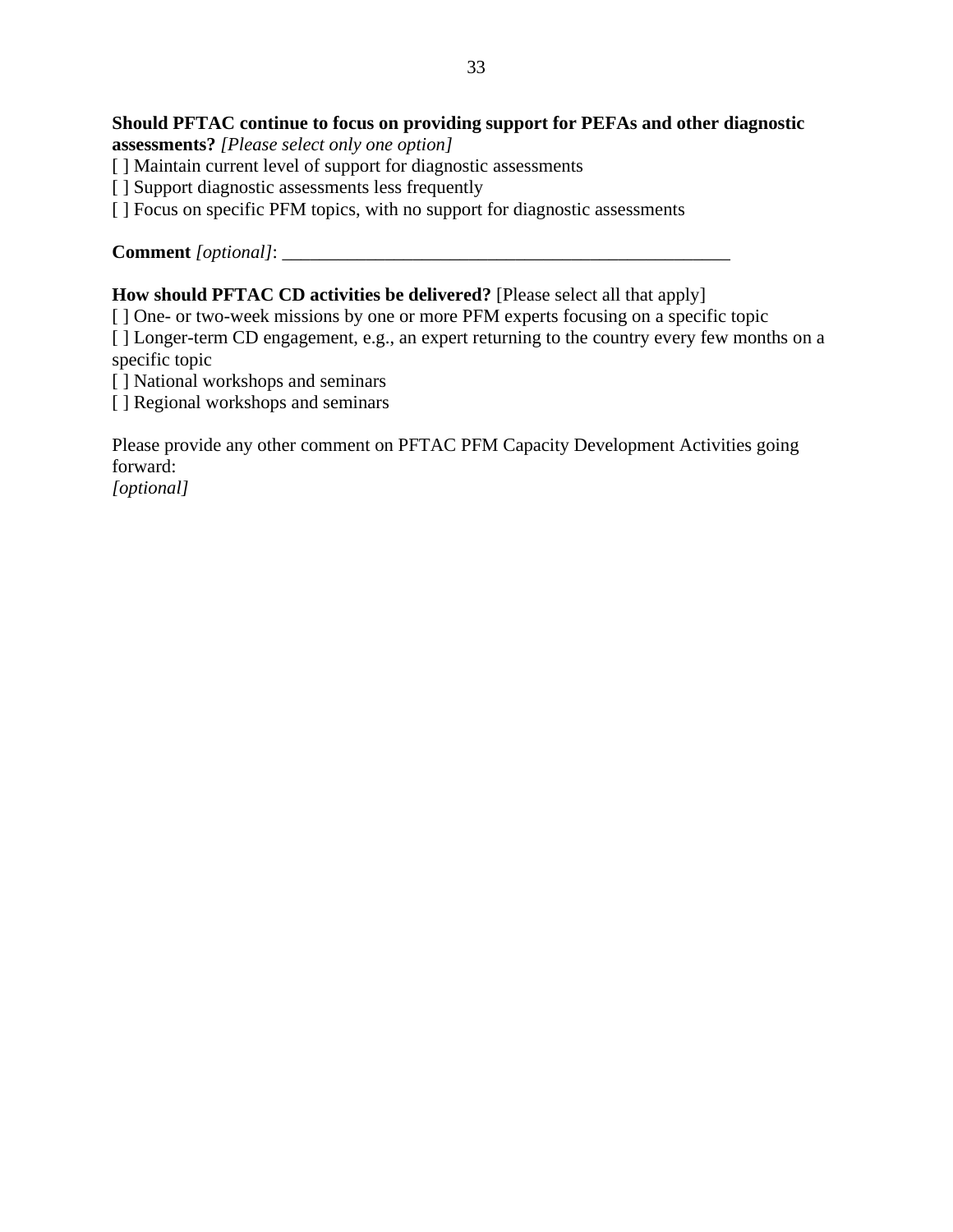| <b>PFM RBM Categories</b>                                      | Fiji                                                                                       | <b>Kiribati</b>                                                                    | <b>Marshall Islands</b>                                         | <b>PNG</b>                                                                                                                                                                                     | <b>Samoa</b>                                      | Tuvalu                                                          |
|----------------------------------------------------------------|--------------------------------------------------------------------------------------------|------------------------------------------------------------------------------------|-----------------------------------------------------------------|------------------------------------------------------------------------------------------------------------------------------------------------------------------------------------------------|---------------------------------------------------|-----------------------------------------------------------------|
| <b>Improved laws and</b>                                       | $PFTAC -$                                                                                  | $NZ/ADB -$                                                                         | $WB - Review of$                                                | $EU/AU -$                                                                                                                                                                                      | <b>PFTAC</b> - PEFA                               | $AU - Capacity$                                                 |
| effective PFM Institutions                                     | Development of a<br>PFM Bill                                                               | procurement<br>legislation and<br>processes                                        | national legal and<br>regulatory<br>framework for<br><b>PFM</b> | Implementation of<br>PMMR and<br>consistency with<br><b>PFMA</b>                                                                                                                               | assessment                                        | supplementation in<br>MoF                                       |
|                                                                | $AU -$ Assessment<br>of National<br>Systems                                                | $\mathbf{W}\mathbf{B}$ – Climate<br>change financing                               |                                                                 | PFTAC/EU-<br>PEFA assessment                                                                                                                                                                   |                                                   | $AU - PFM$<br>diagnostic                                        |
|                                                                | $ADB - FMIS$                                                                               | <b>PFTAC - PEFA</b>                                                                |                                                                 | $AI -$                                                                                                                                                                                         |                                                   | $ADB - Various$                                                 |
|                                                                | assessment                                                                                 | self-assessment                                                                    |                                                                 | Implementation of<br><b>FMIS</b>                                                                                                                                                               |                                                   | CD activities since<br>2012                                     |
|                                                                |                                                                                            | $ADB - cross$<br>government FMIS                                                   |                                                                 |                                                                                                                                                                                                |                                                   |                                                                 |
| Comprehensive, credible,<br>policy-based budget<br>preparation | $ADB - Budget$<br>process; PER of<br>social sectors;<br>costing of<br>spending<br>programs | <b>PFTAC/UNDP-</b><br>budget<br>documentation<br>workshop for<br>several countries | $PFTAC -$<br>Improved budget<br>documentation                   | $ADB - Fiscal$<br>strategy and budget<br>documentation<br>PFTAC/UNDP-<br>Regional workshop<br>on budget<br>documentation<br>$\mathbf{W}\mathbf{B}$ – Inter-<br>governmental<br>transfer system | $PFTAC -$<br>Improved budget<br>documentation     | PFTAC/PRIF-<br>Presentation of<br>capital projects in<br>budget |
| <b>Improved budget</b><br>execution and control                | $PFTAC - risk$<br>based internal<br>audit                                                  | $NZ$ – Design and<br>implementation of<br>procurement<br>framework                 | $\mathbf{W}\mathbf{B}$ – Public<br>procurement<br>reforms       | $ADB - Public$<br>procurement<br>reforms                                                                                                                                                       | $AU -$ Reforms of<br>budget execution             | $ADB - Public$<br>procurement<br>reforms                        |
|                                                                |                                                                                            | <b>PFTAC-PIMA</b><br>diagnostic                                                    |                                                                 | $AU - Expenditure$<br>management                                                                                                                                                               | $PFTAC -$<br>Strategic plan for<br>internal audit | PIFS - Internal<br>audit capacity                               |
|                                                                |                                                                                            |                                                                                    |                                                                 | $JICA - Investment$<br>appraisal and<br>project selection                                                                                                                                      |                                                   | $NZ$ – Central<br>contract<br>management                        |

**ANNEX 4. CD SUPPORT FOR SELECTED PICS BY ALL DEVELOPMENT PARTNERS, FY 2018-20**